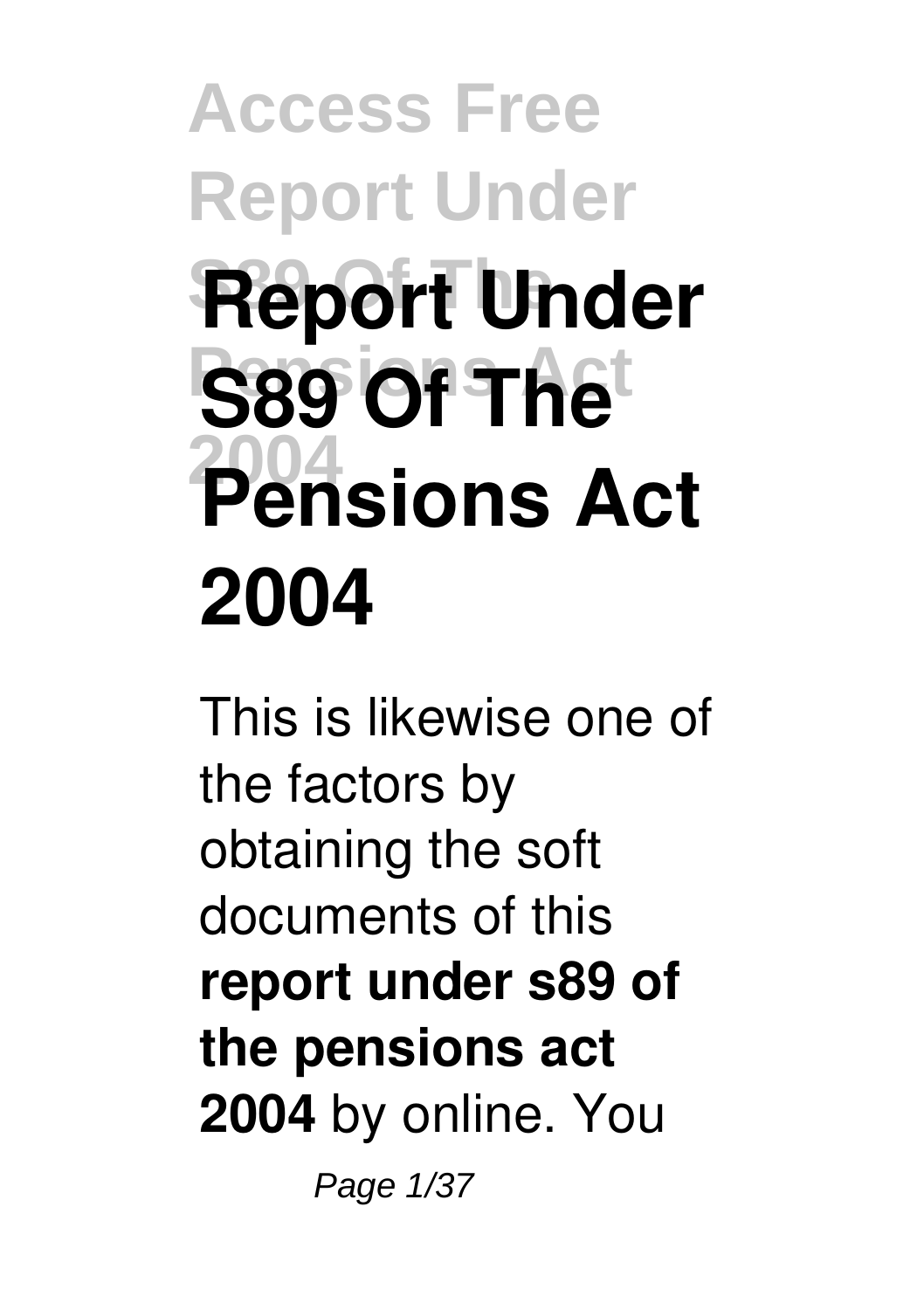**Access Free Report Under** might not require more epoch to spend<br>to se to the health **2004** commencement as to go to the books well as search for them. In some cases, you likewise accomplish not discover the message report under s89 of the pensions act 2004 that you are looking for. It will no question squander the time. Page 2/37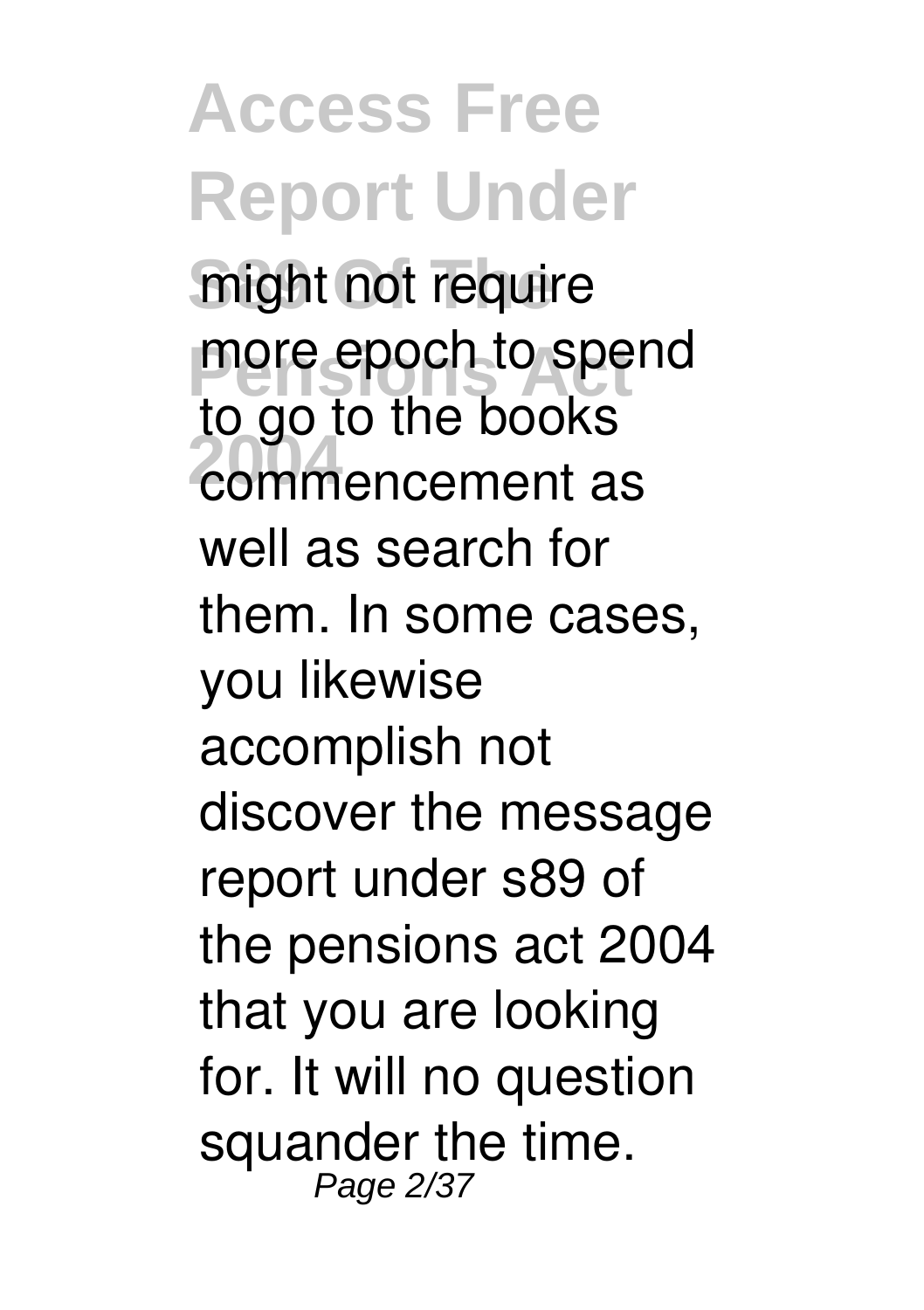**Access Free Report Under S89 Of The However below, later 2004** page, it will be you visit this web suitably completely simple to acquire as capably as download lead report under s89 of the pensions act 2004

It will not assume many period as we run by before. You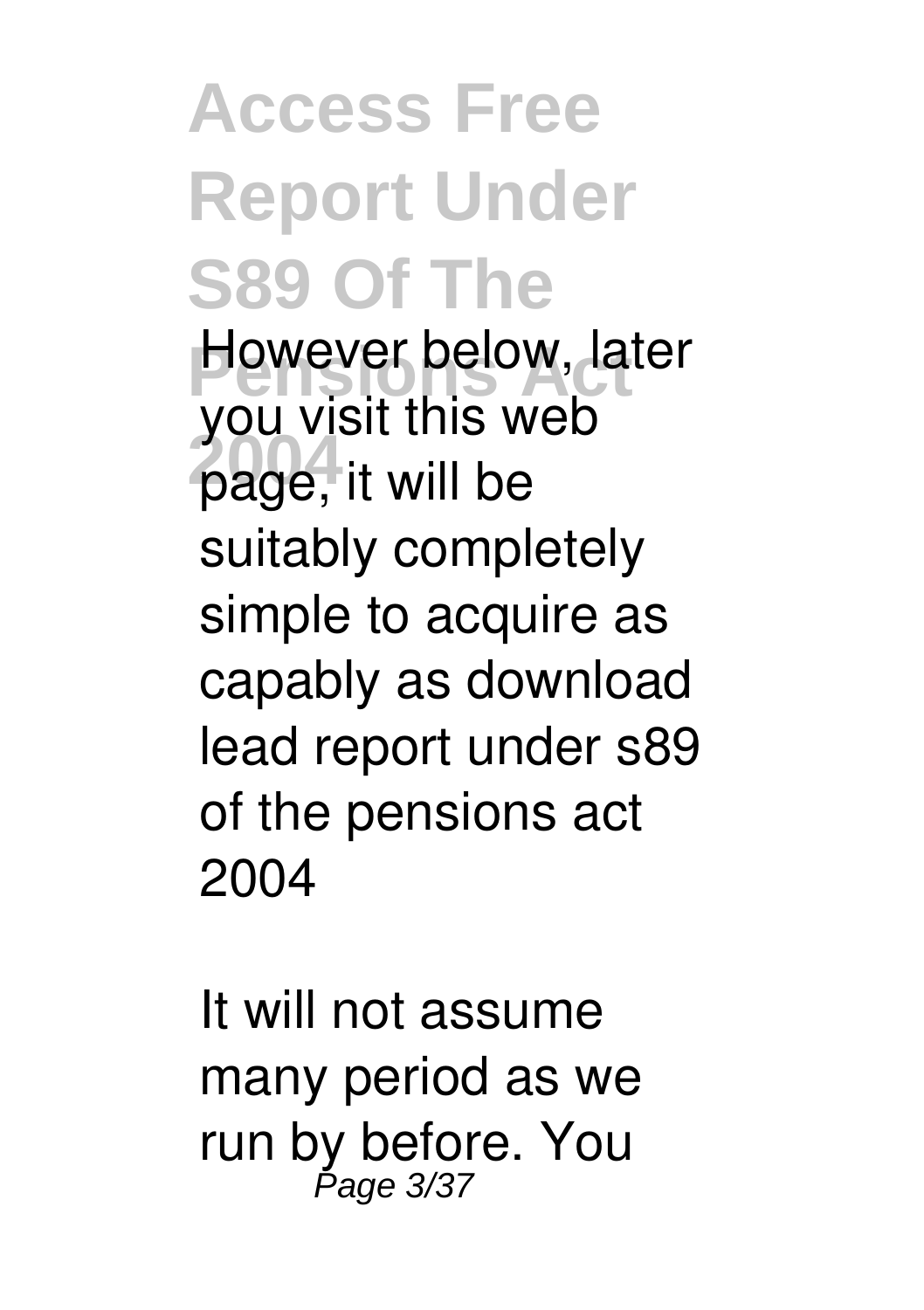**Access Free Report Under** can do it even though put-on something else **2004** your workplace. for at home and even in that reason easy! So, are you question? Just exercise just what we find the money for under as with ease as evaluation **report under s89 of the pensions act 2004** what you following to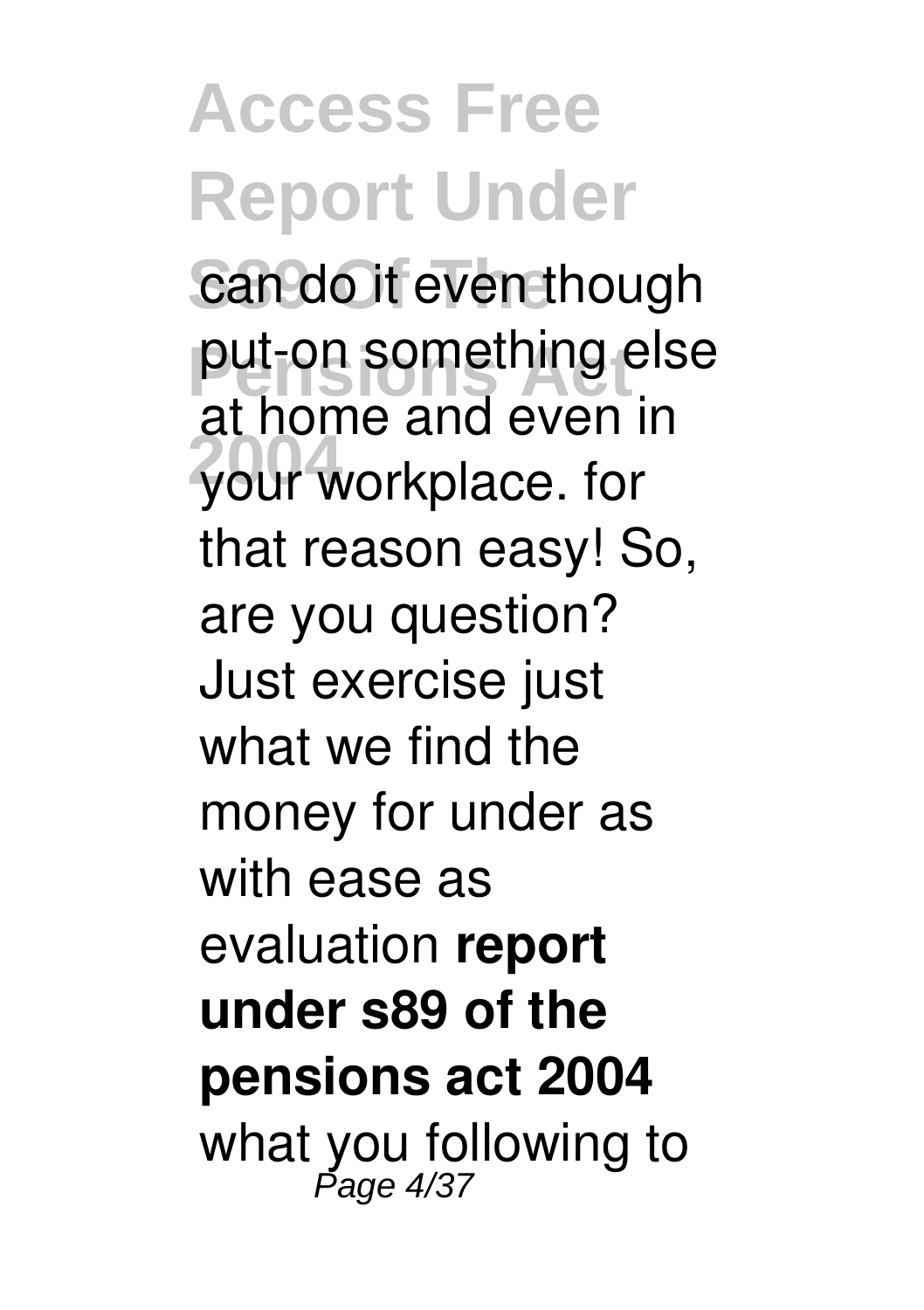**Access Free Report Under** read! Of The

**Pensions 2004** Skyrim so you don't I read all 337 books in have to | Unraveled Clark the Shark and the Big Book Report | Read Aloud | Storytime *How to Write a Simple Book Report* David Eddings | The Belgariad | The Mallorian | Book Report Catching Fire Page 5/37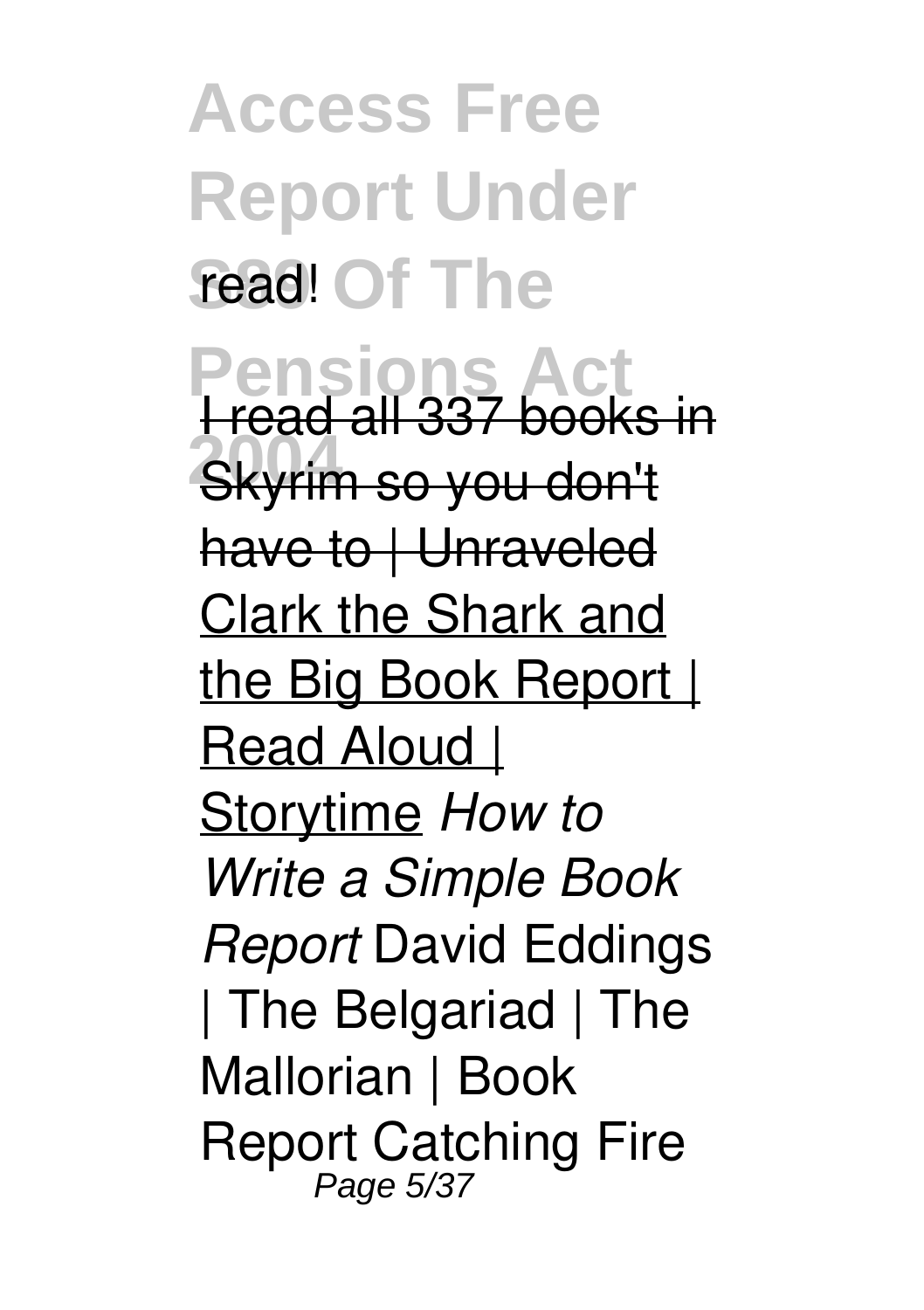**Access Free Report Under** by Suzanne Collins (Hunger Games<br>Trilogy) (Cummon) **2004** and Review) - Minute Trilogy) (Summary Book Report **The Hunger Games by Suzanne Collins (Hunger Games Trilogy) (Summary and Review) - Minute Book Report** *Divergent by Veronica Roth (Divergent Series) (Book*  $P$ age 6.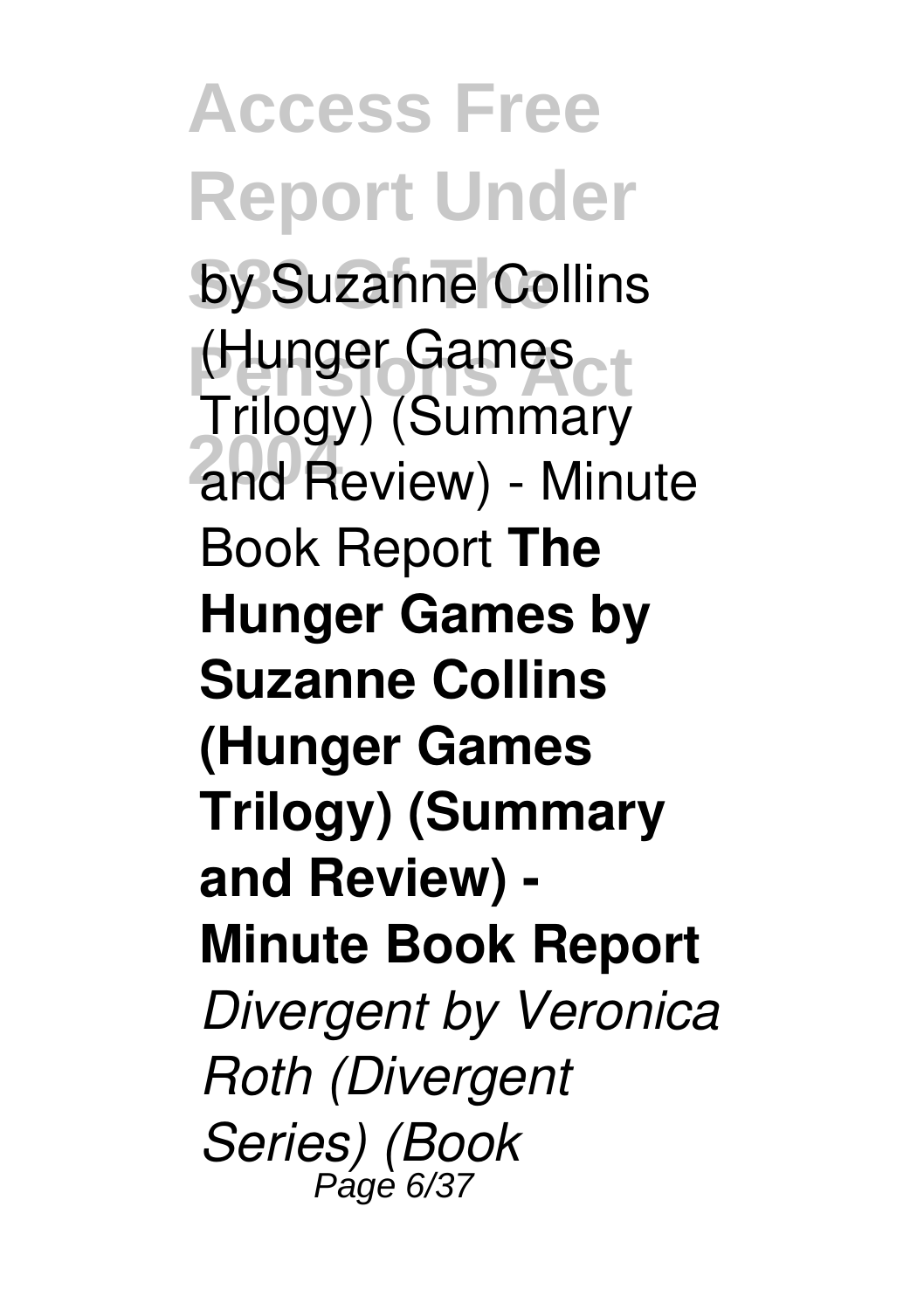**Access Free Report Under** Summary) - Minute **Pensions Act** *Book Report How To* **2004** *Summary* How many *Write A GOOD Book* books have I sold? Amazon KDP book report tools *To Kill a Mockingbird by Harper Lee (Book Summary) - Minute Book Report How To Write a Book Report - Tip #3 - Short versus Long Books (Minute* Page 7/37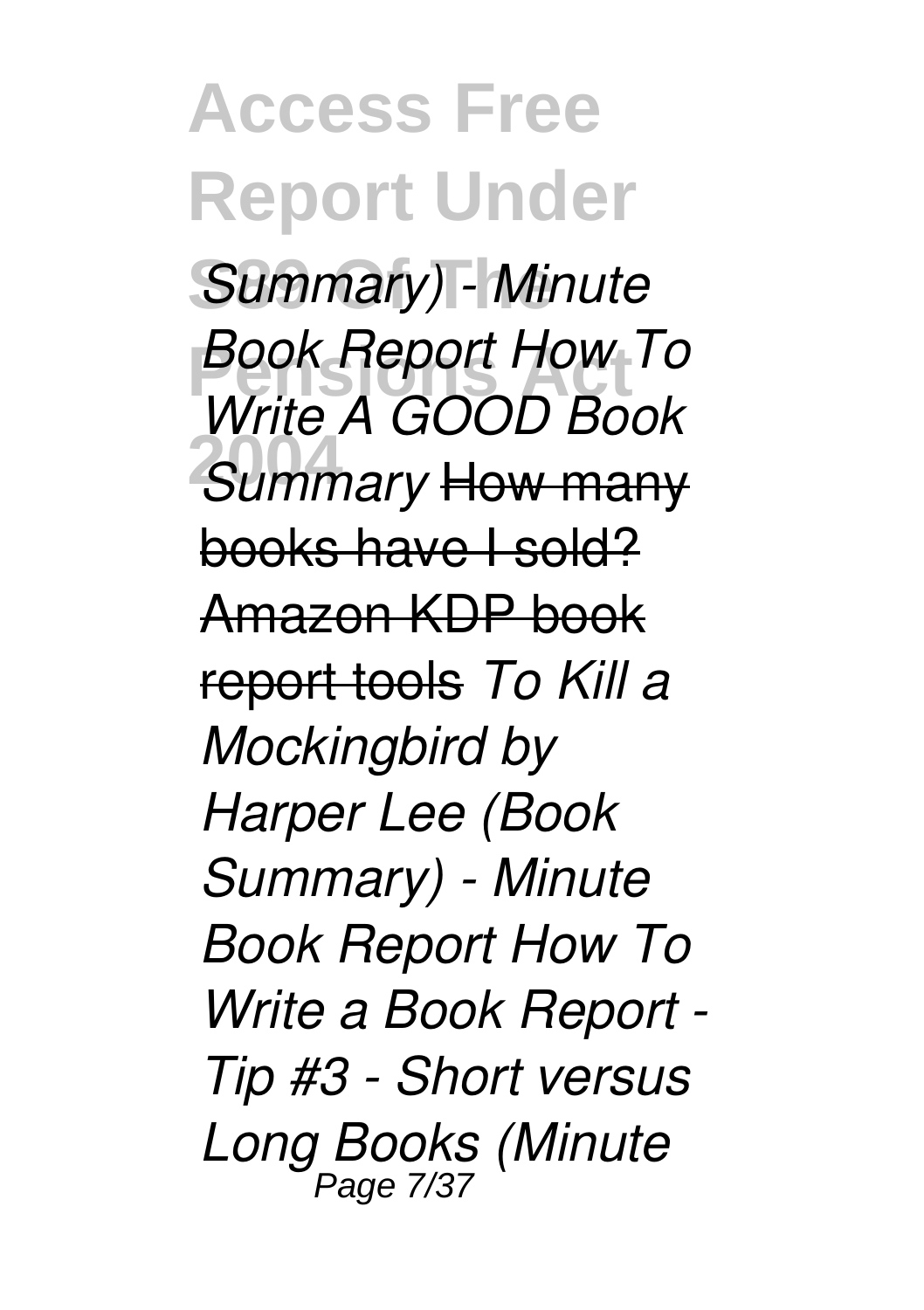**Access Free Report Under S89 Of The** *Book Report)* The **Lion, the Witch, and 2004** Lewis (Book the Wardrobe by C.S. Summary and Review) - Minute Book Report 18 Great Books You Probably Haven't Read The SIMPSONS HOUSE - LEGO Simpsons Set 71006 - Time-lapse Build, Unboxing \u0026 Review! Bart Page 8/37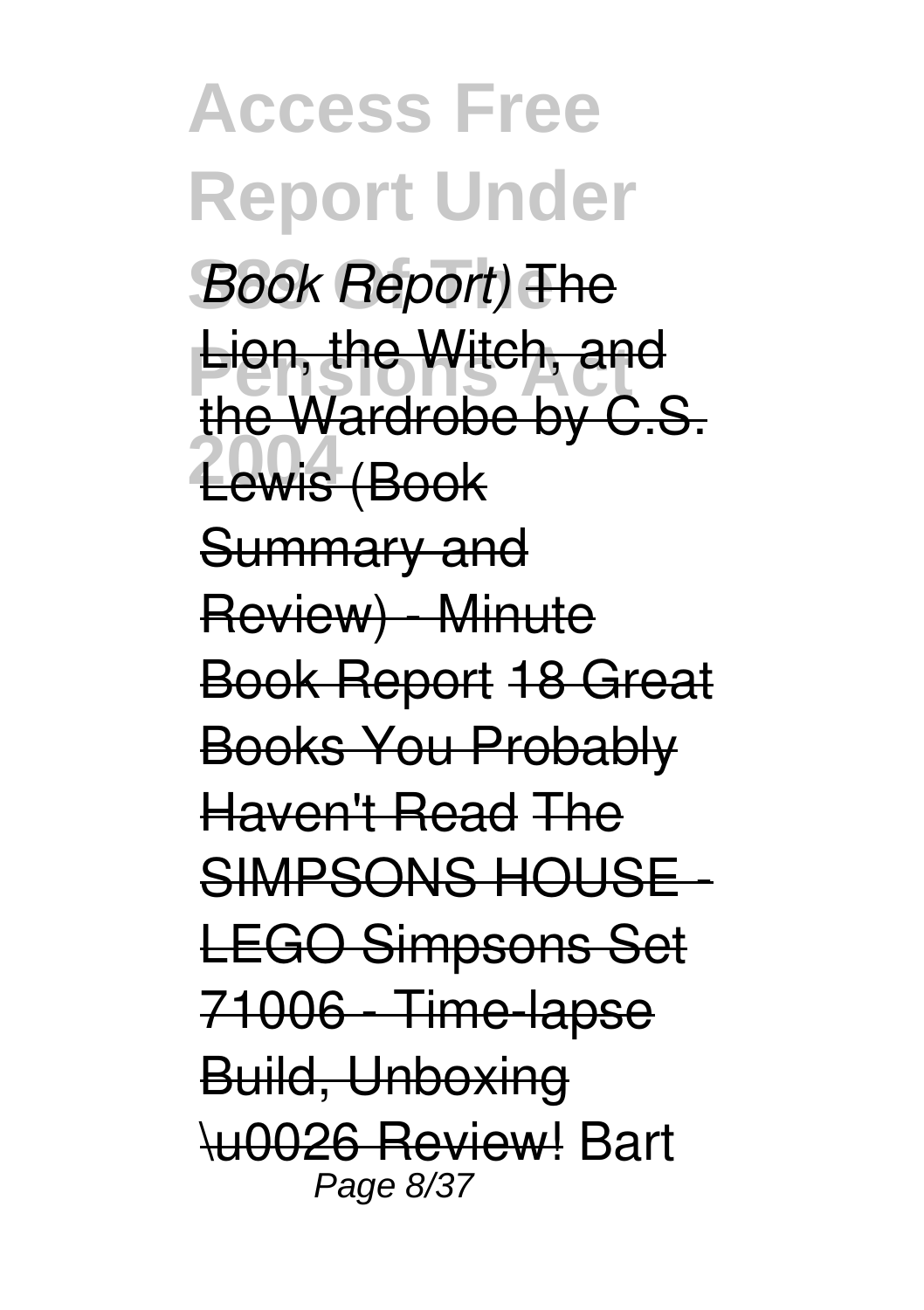**Access Free Report Under** gets his first tattoo (and has it removed) **2004** the Island*BOOK VS* Simpsons Happy in *MOVIE | THE HUNGER GAMES TRILOGY Bart Hits Homer over head with a Chair [Complete Sequence]* LEGO SIMPSONS Bart and the gang go to the Skate park. *barts prayer* The Simple Page 9/37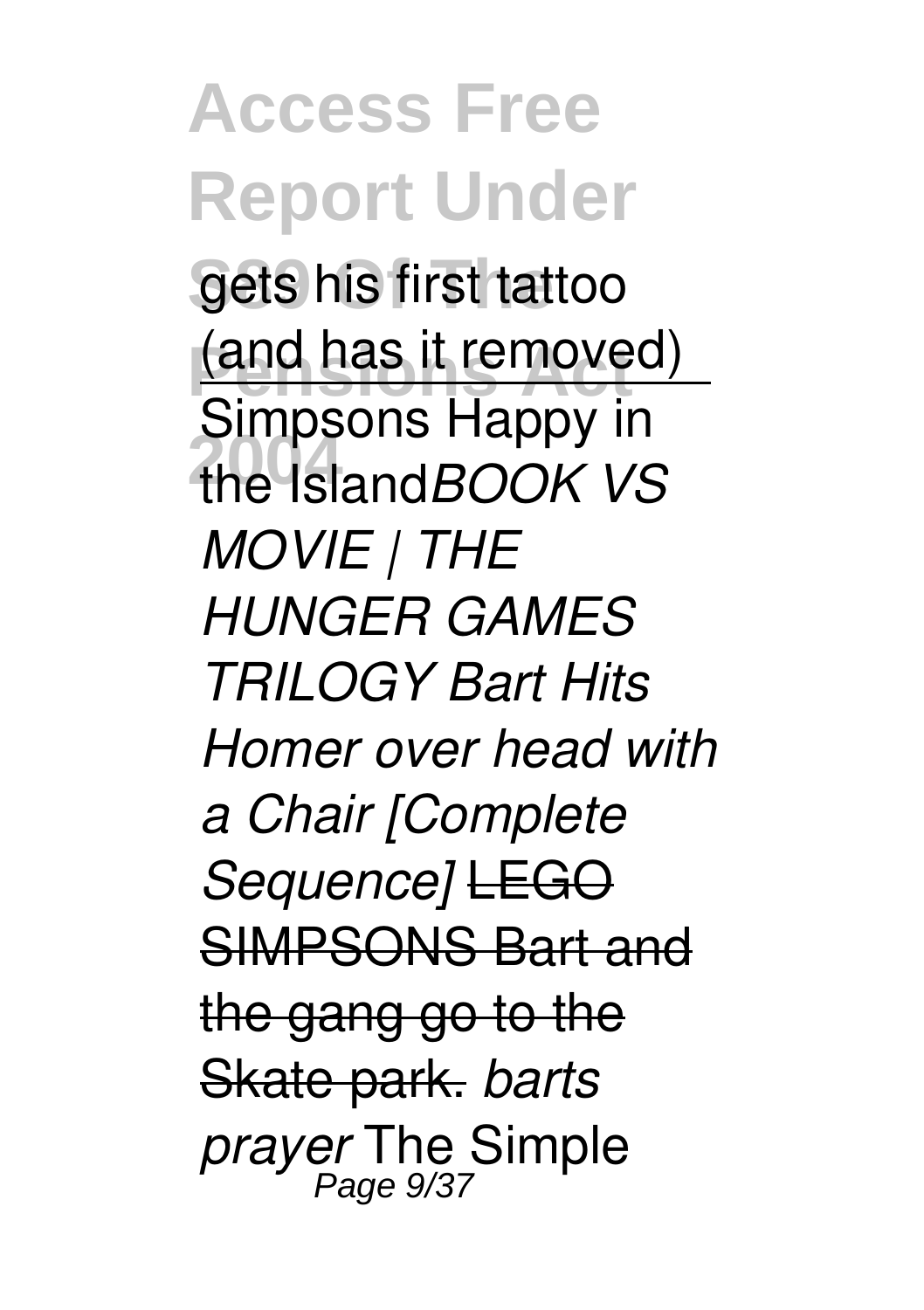**Access Free Report Under Summary 5 tips to** *improve your writing*<br>The Witches by Rea **Dahl (Book Summary)** The Witches by Roald - Minute Book Report The Giver by Lois Lowry (Book Summary and Review) - Minute Book Report**Matilda by Roald Dahl (Book Summary) - Minute Book Report** Ender's Game by Orson Scott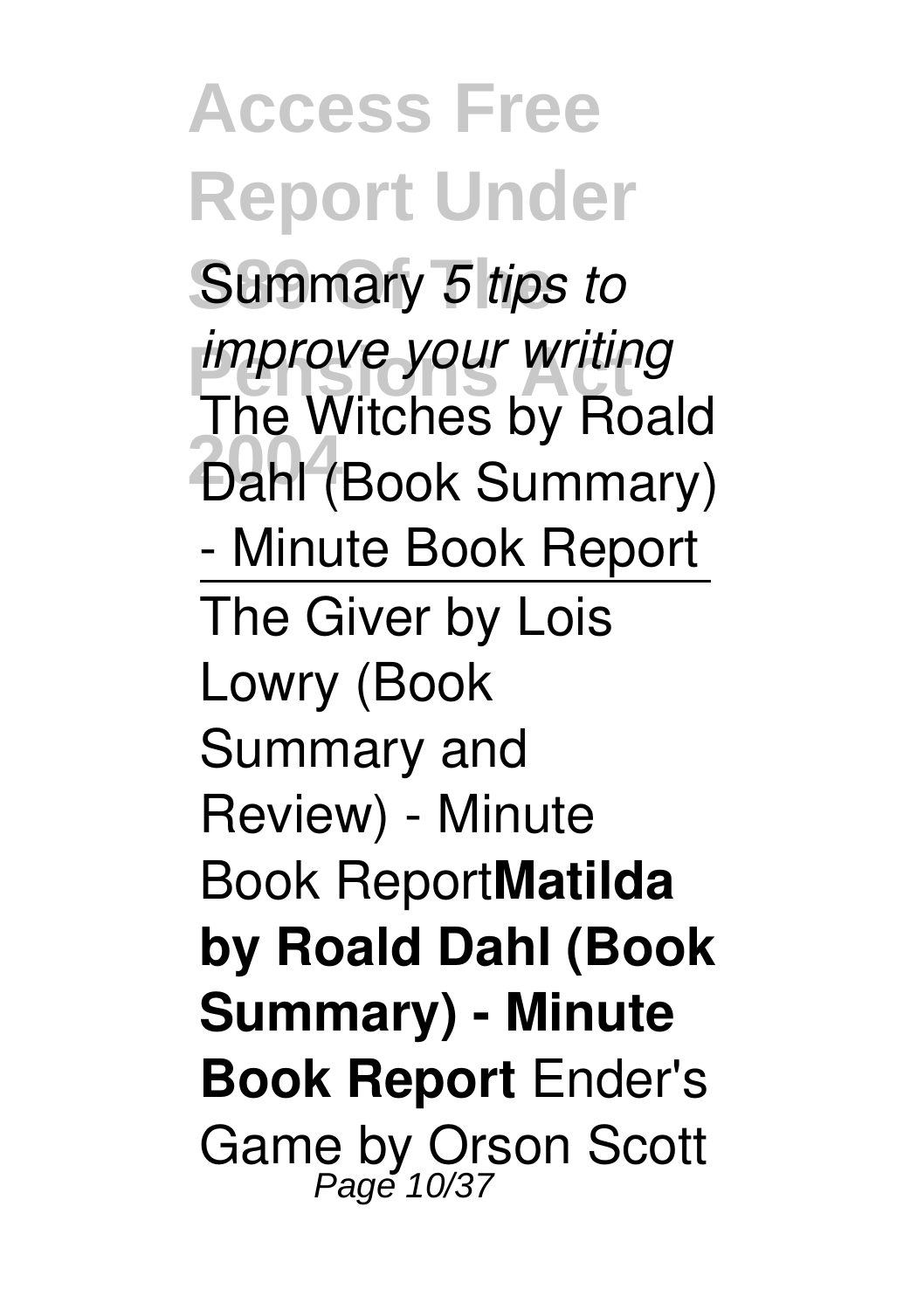**Access Free Report Under Card (Book Summary** and Review) - Minute<br> **Peak Banart Weakly 2006** Report: Who I Book Report Weekly Was With Her ? Book: FANCY NANCY - THE DAZZLING BOOK REPORT written by Jane O'Connor A Year in Reading: The Book Report Bart Gets An F, Treasure Island Book Report Report Page 11/37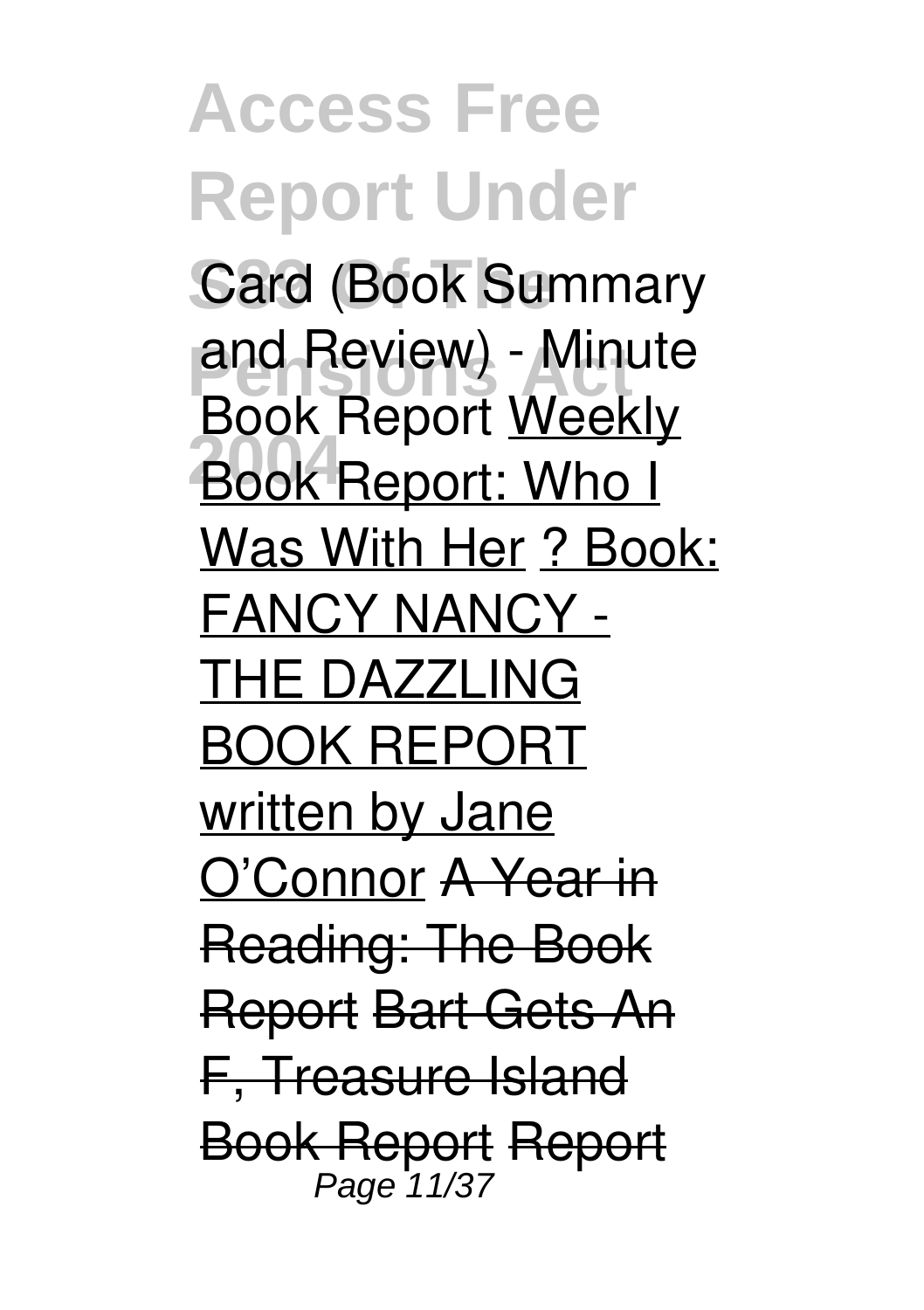**Access Free Report Under S89 Of The** Under S89 Of The **Report under s89 of 2004** 2004 Kodak UK the Pensions Act pension plan The trustees noted that the Alaris businesses were proitable and cash generative, with combined revenues of \$1.4 billion a year and...

nder s89 of Page 12/37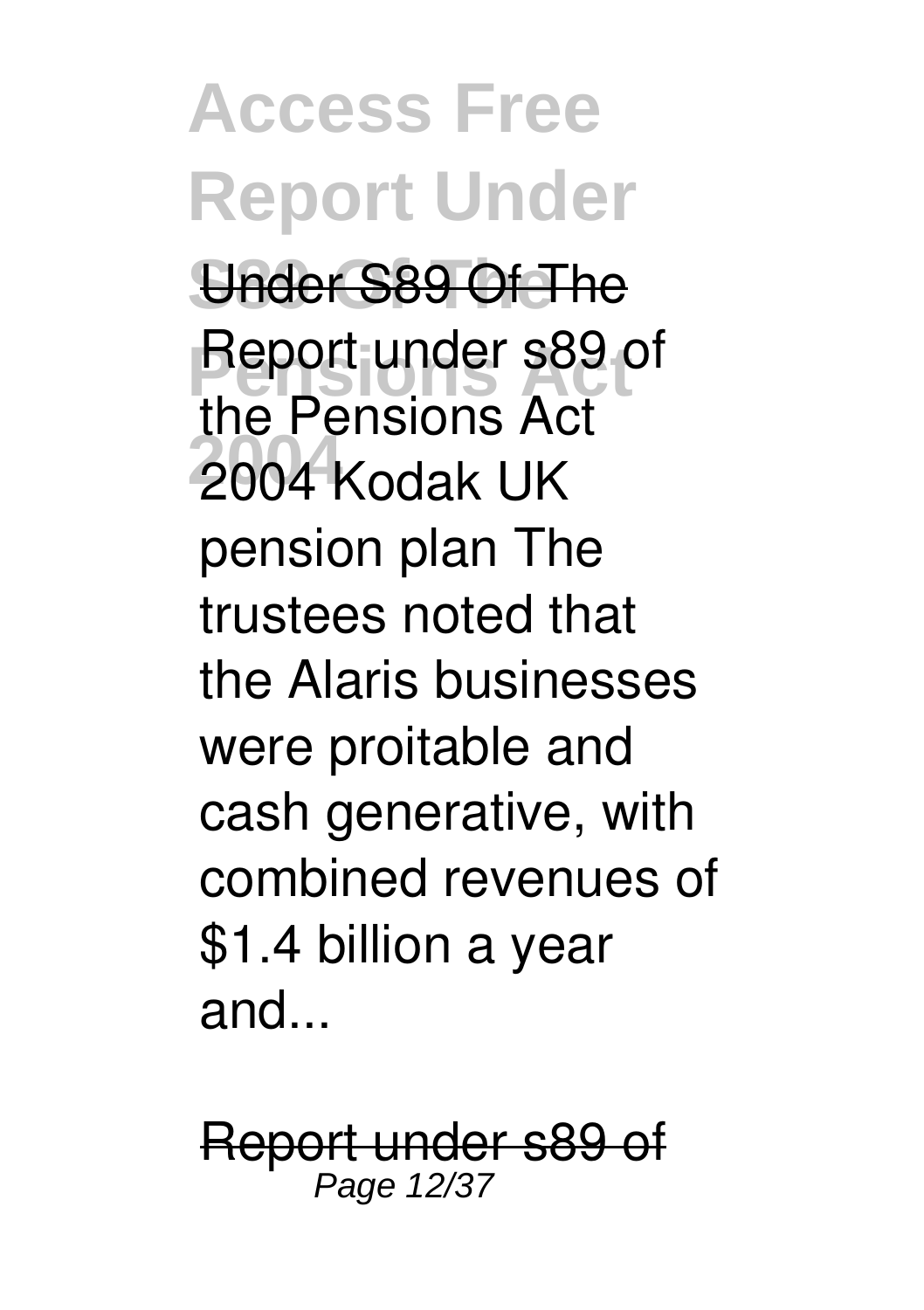**Access Free Report Under** the Pensions Act: **Kodak Pension Plan 2004** the Pensions Act Report under s89 of 2004 Dunelm The regulator undertook a statutory inspection under Section 74 of the Pensions Act 2004 at the Dunelm head ofice.

Report under s89 of the Pensions Act Page 13/37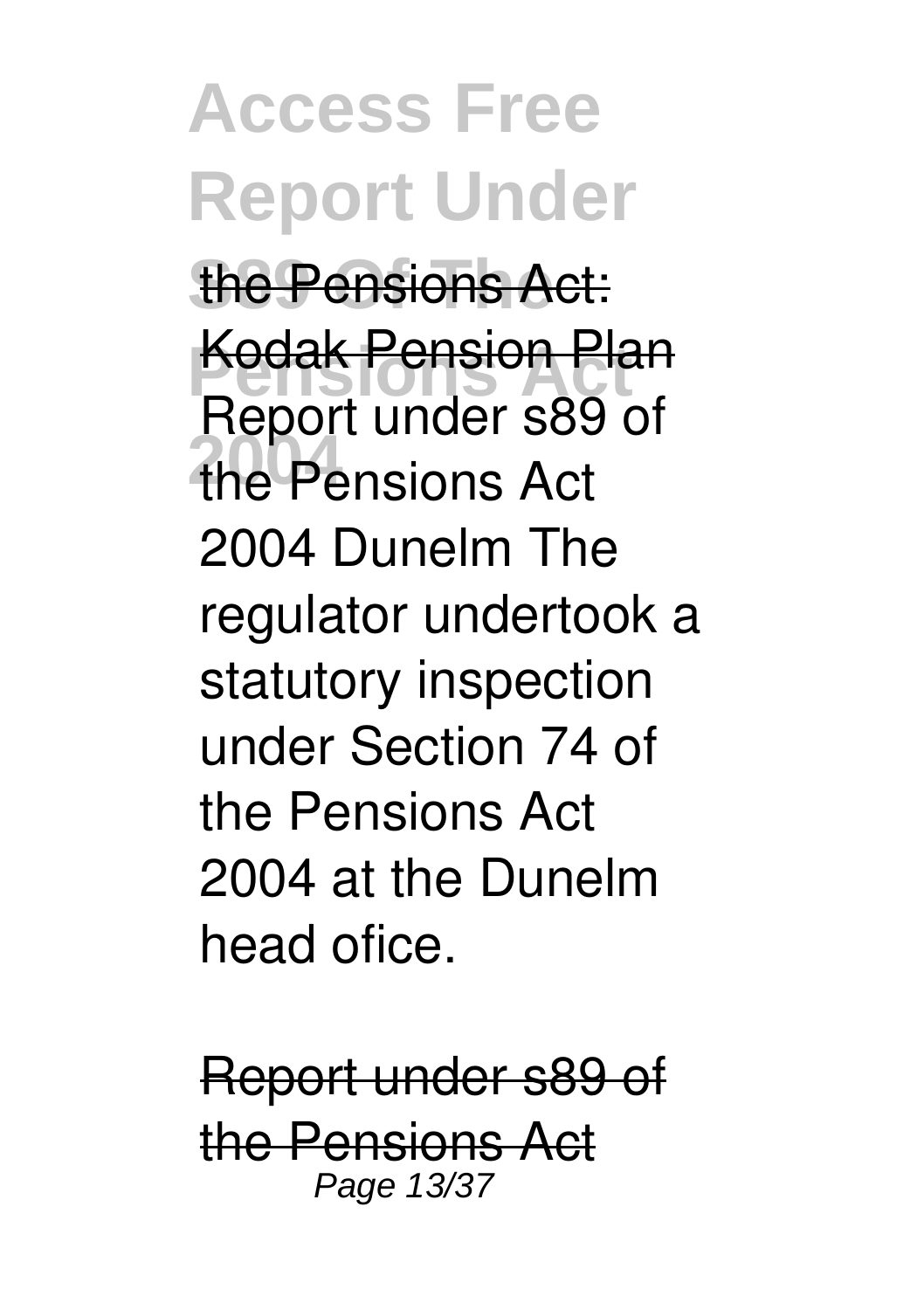**Access Free Report Under** 2004 Of The **Report under s89 of 2004** 2004Uniq plc Pension the Pensions Act Scheme Is a recovery plan viable? The Trustee explored a range of recovery plans (including a plan of more than 40 years) and the...

Revised report under s89 of the Pensions Page 14/37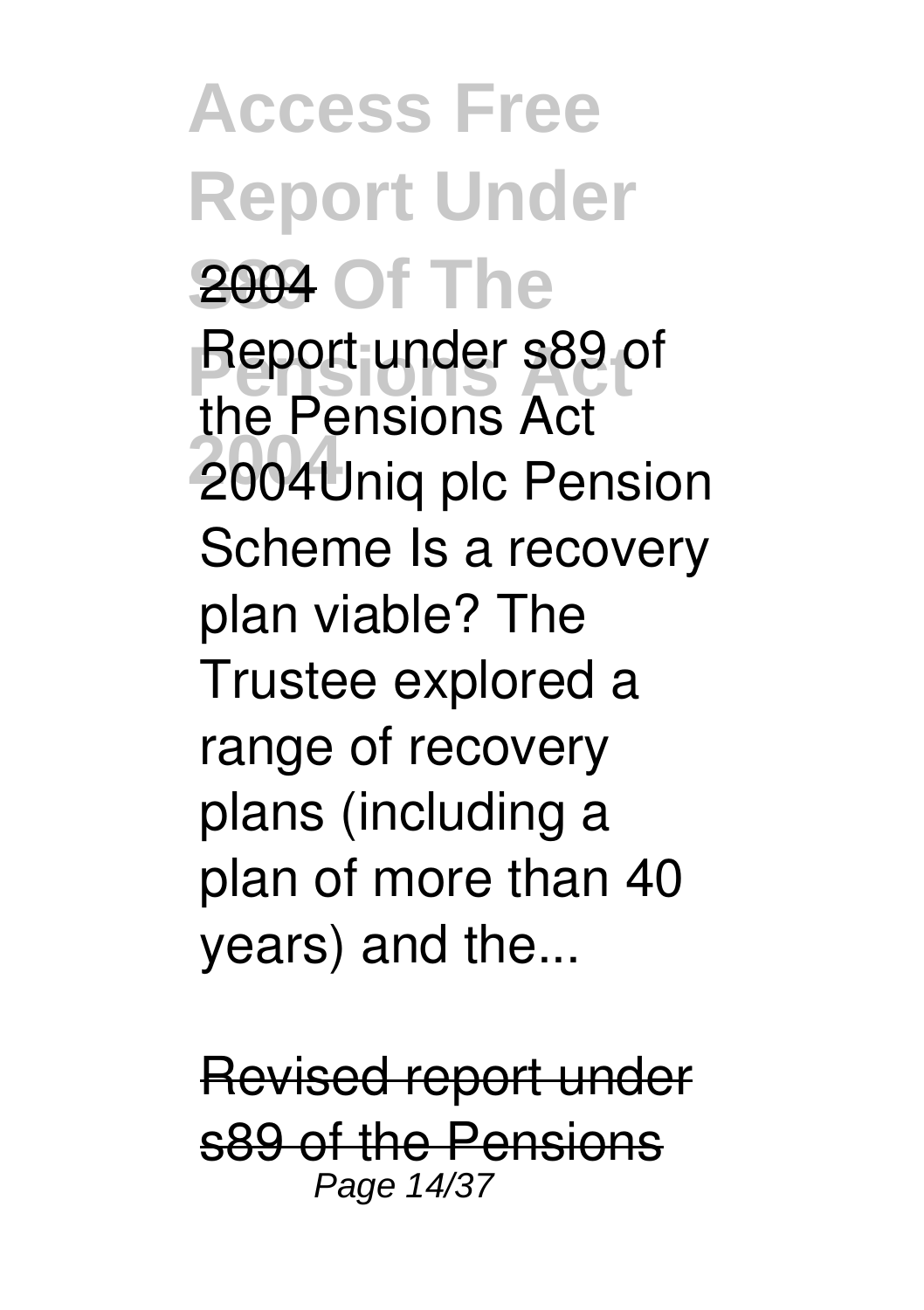**Access Free Report Under S89 Of The** Act 2004 - Uniq ... **Report under s89 of 2004** 2004 . UK Coal. In the Pensions Act early 2013, a ire at one of UKCOL's deep mines (Daw Mill) put the group's mining business at risk of insolvency. The relevant stakeholders were able to agree a further restructuring plan that has resulted Page 15/37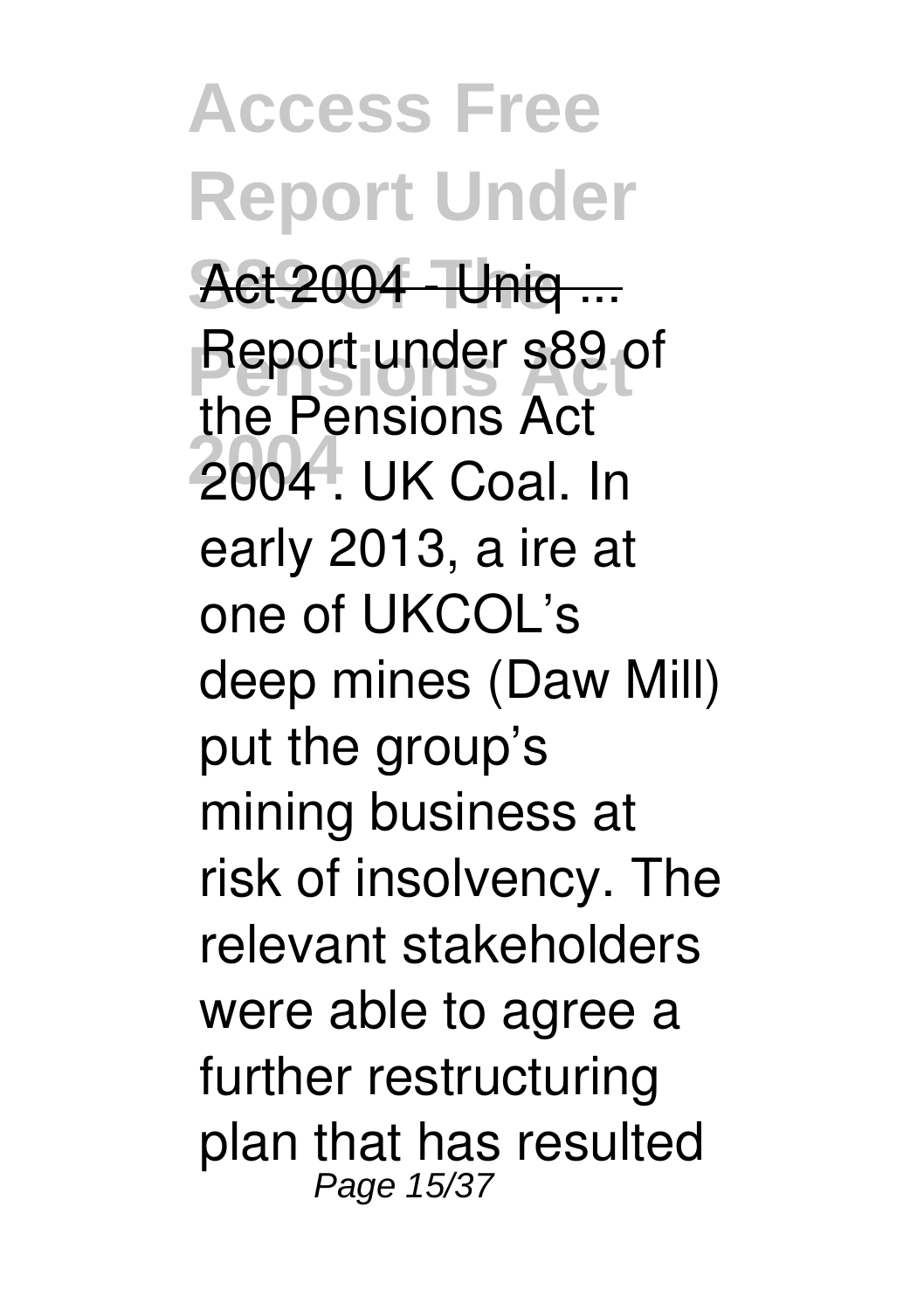**Access Free Report Under** in the UKCOLe **Sections passing to Protection Fund** the Pension (PPF).

Report under s89 of the Pensions Act 2004 Report under s89 of the Pensions Act 2004 Lehman Brothers The regulator and the Page 16/37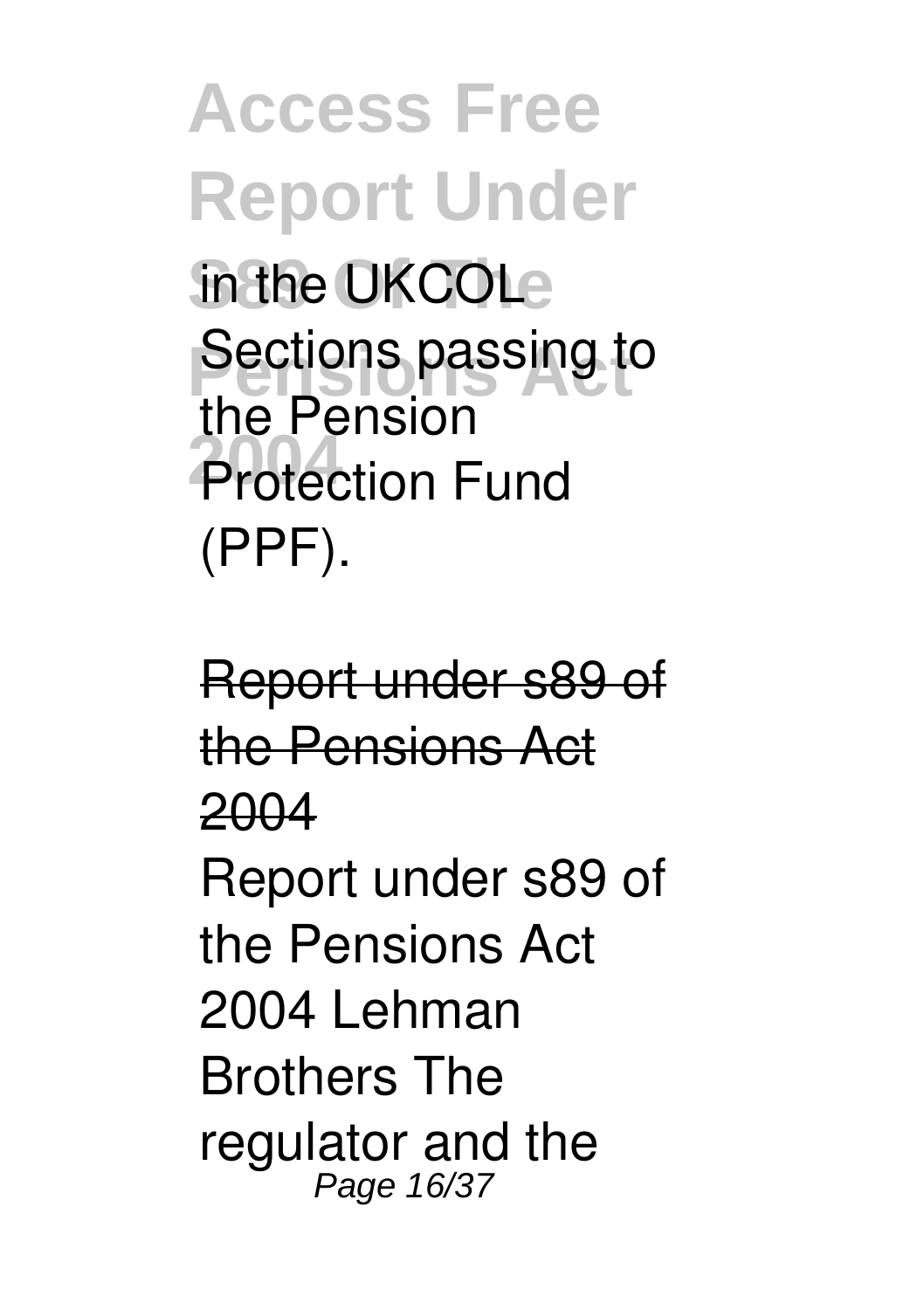**Access Free Report Under** trustees of the **Pensystem**<br>Suppose then Act **2004** a number of legal successfully defended challenges arising from the proceedings, including an appeal to the Supreme Court in July 2013 to determine whether FSDs were effective against insolvent companies.

Page 17/37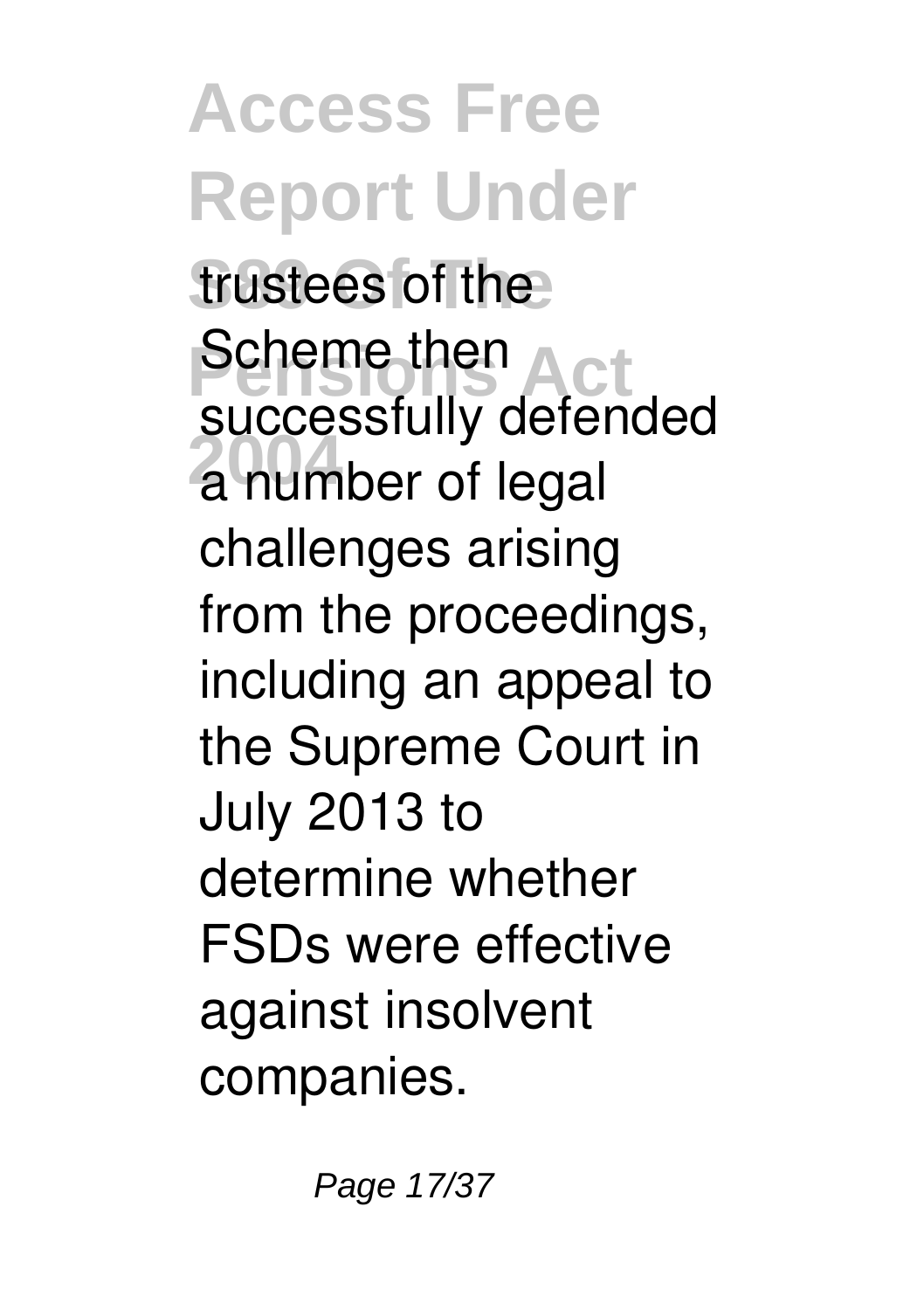**Access Free Report Under Report under s89 of Pensions Act** the Pensions Act **2004** Report under s89 of 2004 - Lehman ... the Pensions Act 2004 Carrington Wire The warning notice sought contribution notices in the sum of approximately £17.7 million against the Russian Targets on a joint and several basis (being the estimated<br>
Page 18/37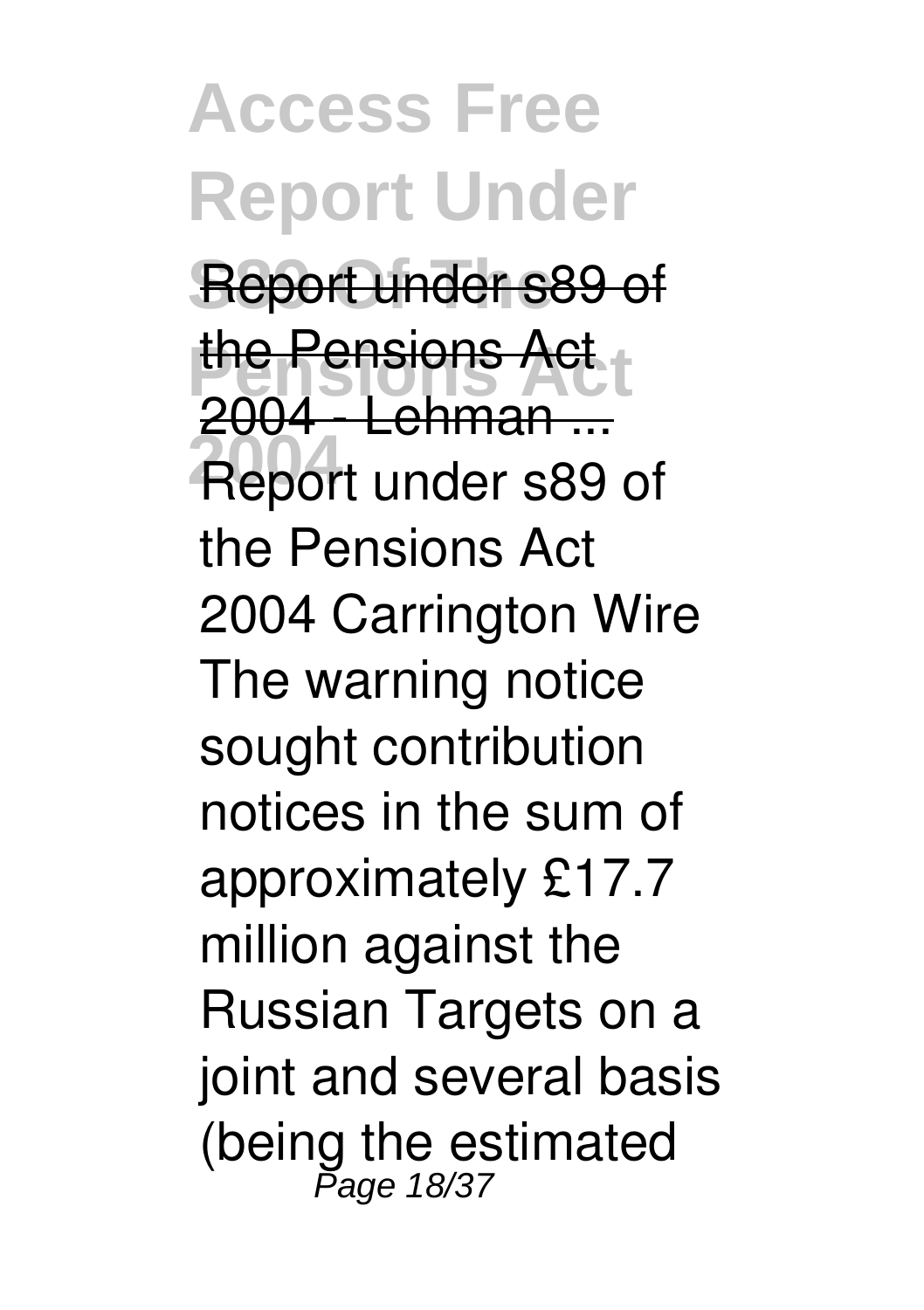**Access Free Report Under** s75 deicit in the **Scheme at the time of 2004** funds which the the sale of CWL, less Scheme had received shortly after that date).

Report under s89 of the Pensions Act 2004 Report under s89 of the Pensions Act 2004 Carrington Wire Page 19/37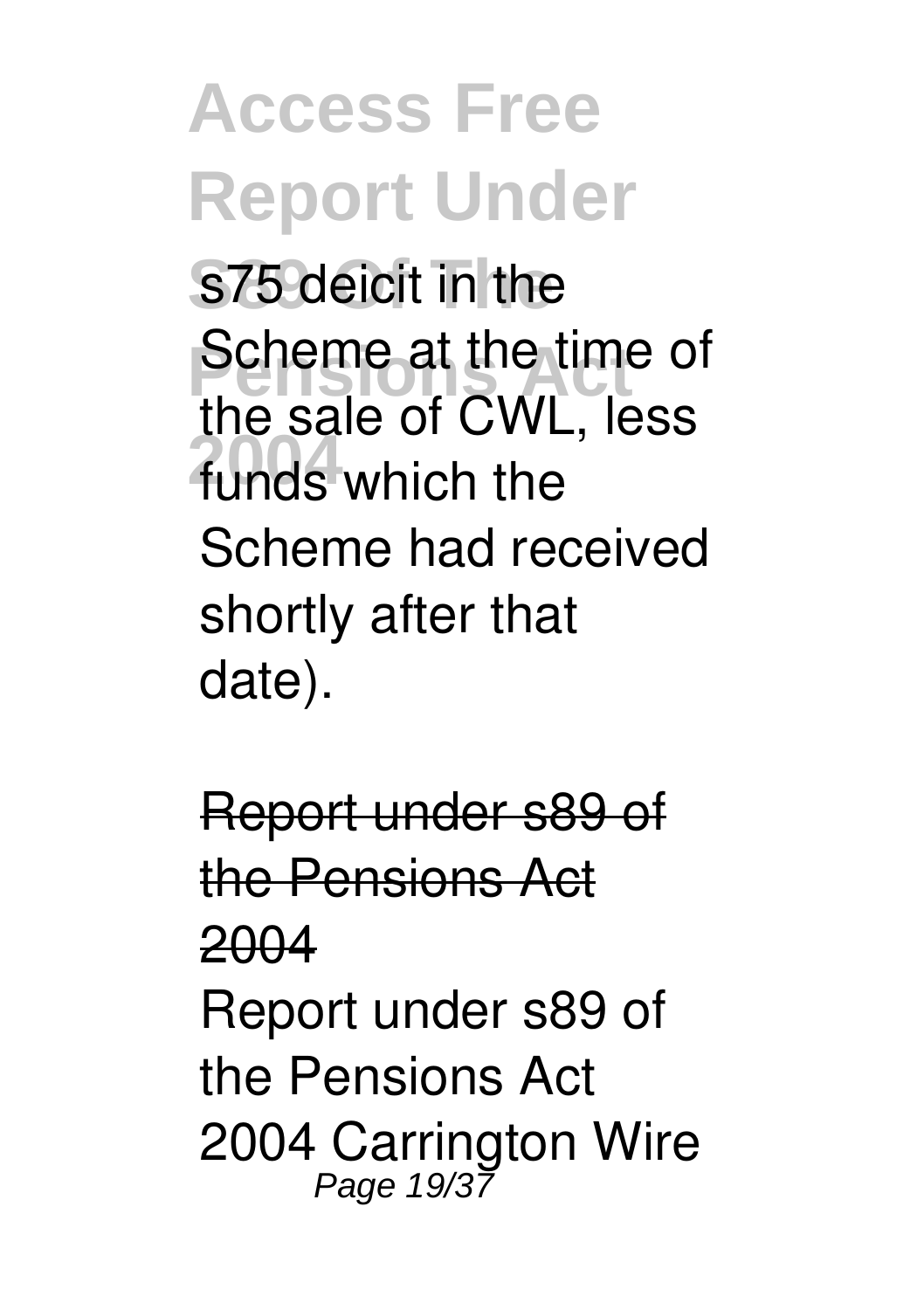**Access Free Report Under The warning notice** sought contribution **2004** approximately £17.7 notices in the sum of million against the Russian Targets on a joint and several basis (being the estimated s75 deicit in the Scheme at the time of the sale of CWL, less funds which the Scheme had received shortly after that ... Page 20/37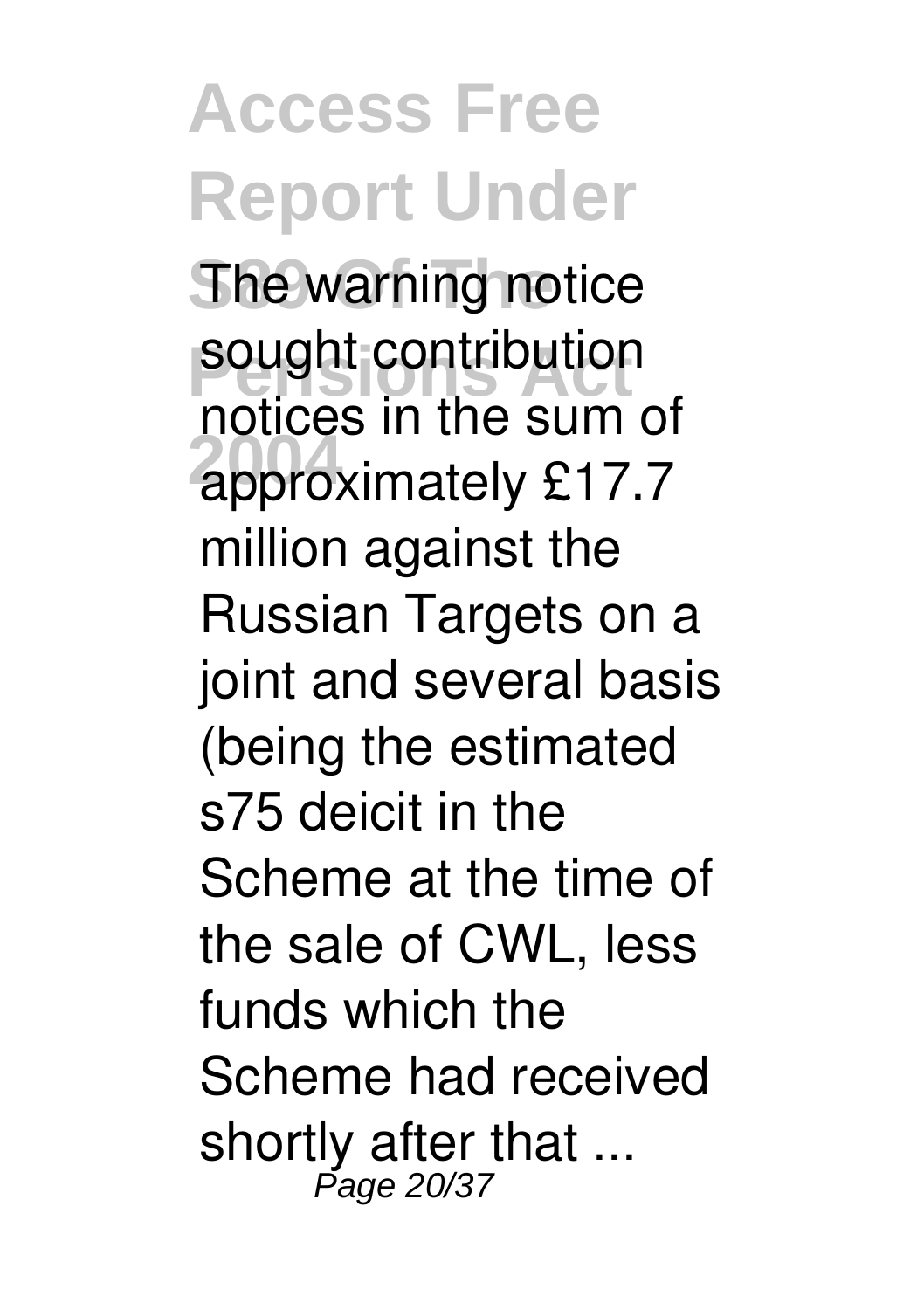**Access Free Report Under S89 Of The**

**Report Under S89 Of 2004** 2004 The Pensions Act

Report under s89 of the Pensions Act 2004. UK Coal Mining. Scheme funding negotiations . There was recognition by all parties that, as matters stood, the trustees of the UK Coal Sections were Page 21/37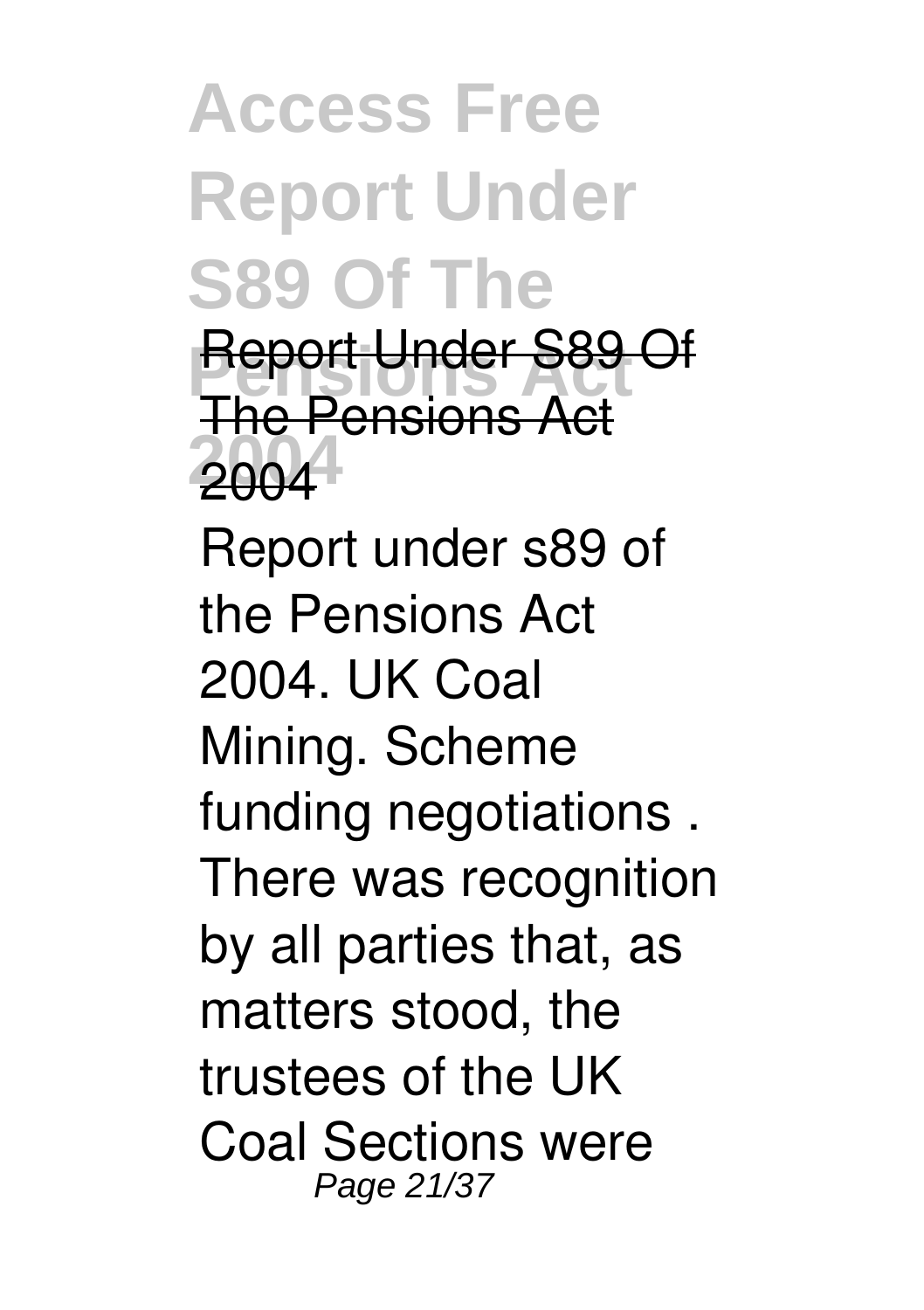**Access Free Report Under** the largest unsecured **Preditors of the Ct 2004** also recognised that Group. The parties value to all stakeholders was likely to be maximised if UK

Report under s89 of the Pensions Act 2004 - UK Coal **Mining** The Pensions Page 22/37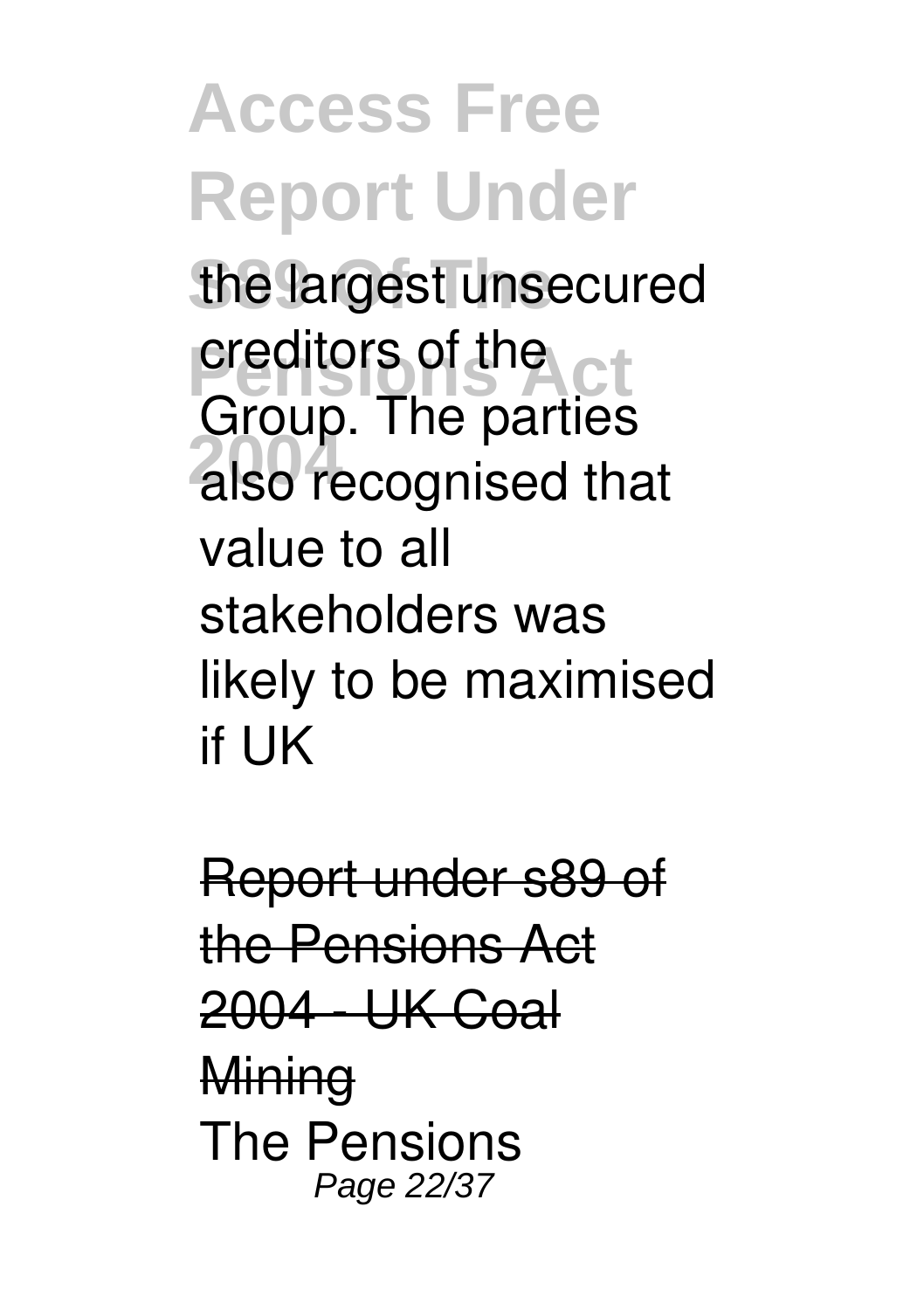**Access Free Report Under Regulator has issued** a section 89 report in **2004** Mining sections relation to the UK of the Industry-wide Coal Staff Superannuation Scheme and Industrywide Mineworkers Pension Scheme. (free access) On 7 January 2013, the Regulator published a section 89 report Page 23/37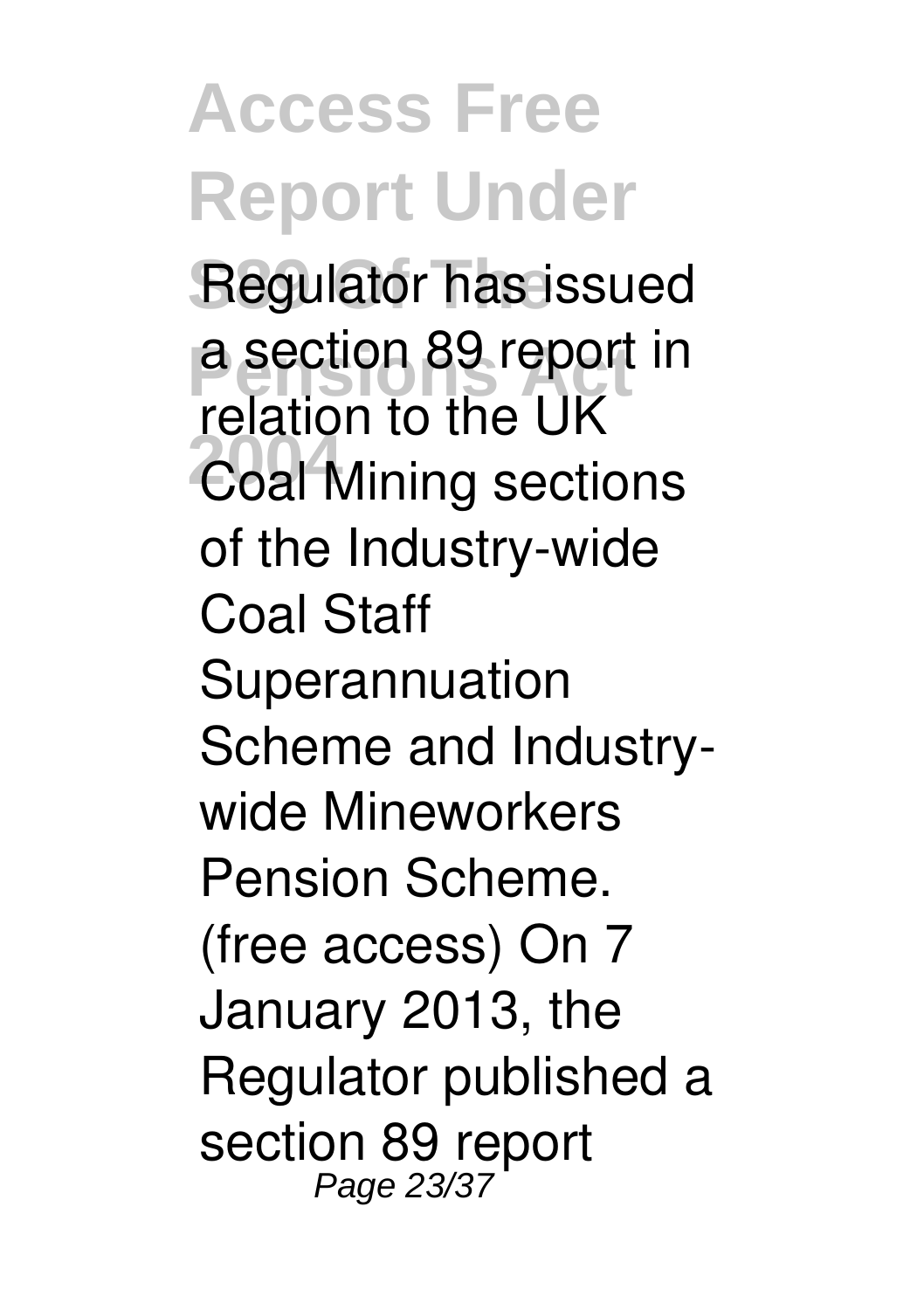**Access Free Report Under** detailing its **ne involvement with the 2004** UK Coal restructuring.

UK Coal restructuring: Regulator issues section 89 report ... 170 Duty of driver to stop, report accident and give information or documents.  $E+W+S$  (1) This section applies in a case where, owing to Page 24/37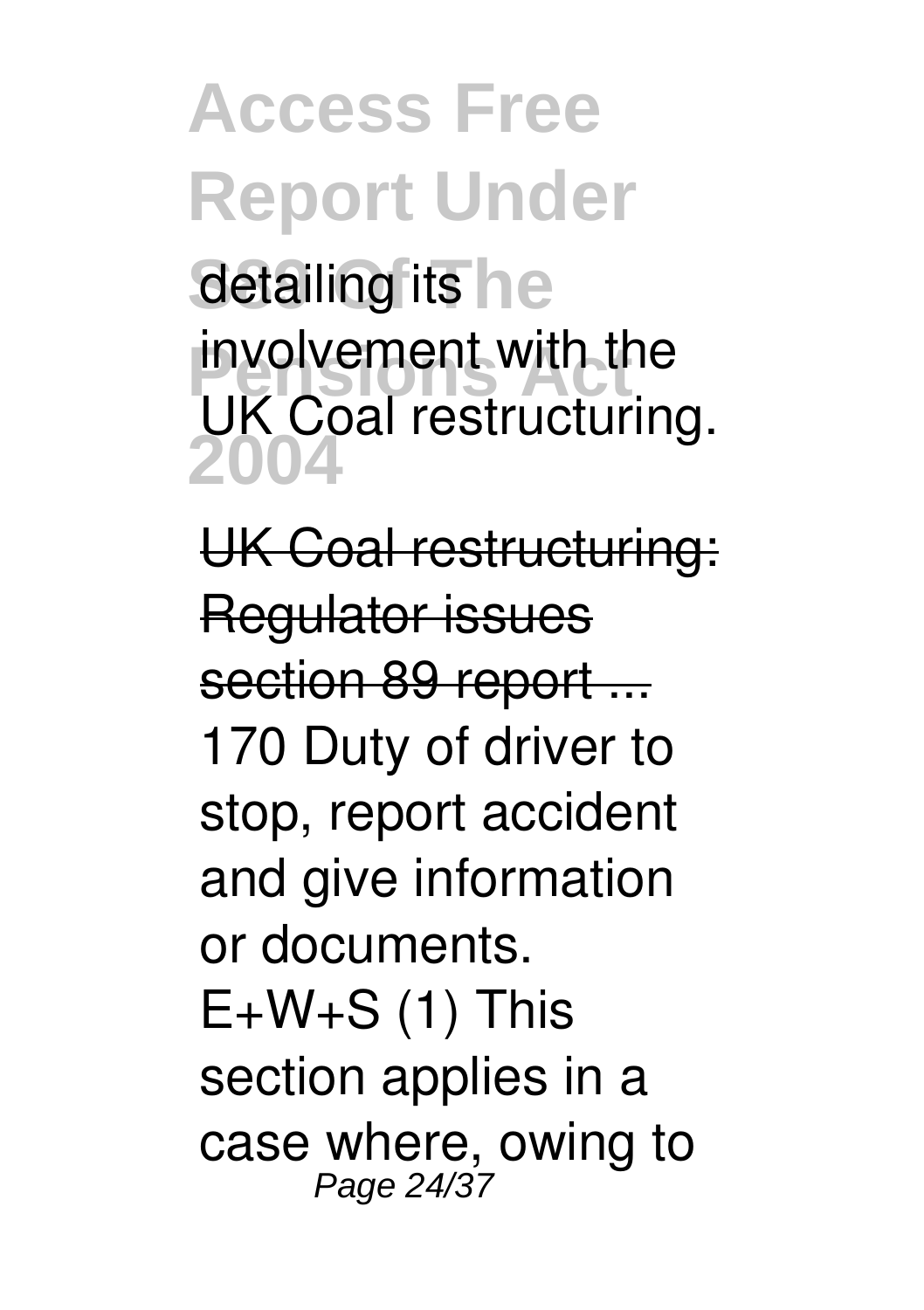**Access Free Report Under** the presence of a [F1 mechanically<br>menalled vehicle **2004** a road [F2 or other propelled vehicle] on public place], an accident occurs by which— (a) personal injury is caused to a person other than the driver of that [F1 mechanically propelled vehicle], or

Road Traffic Act 1988 Page 25/37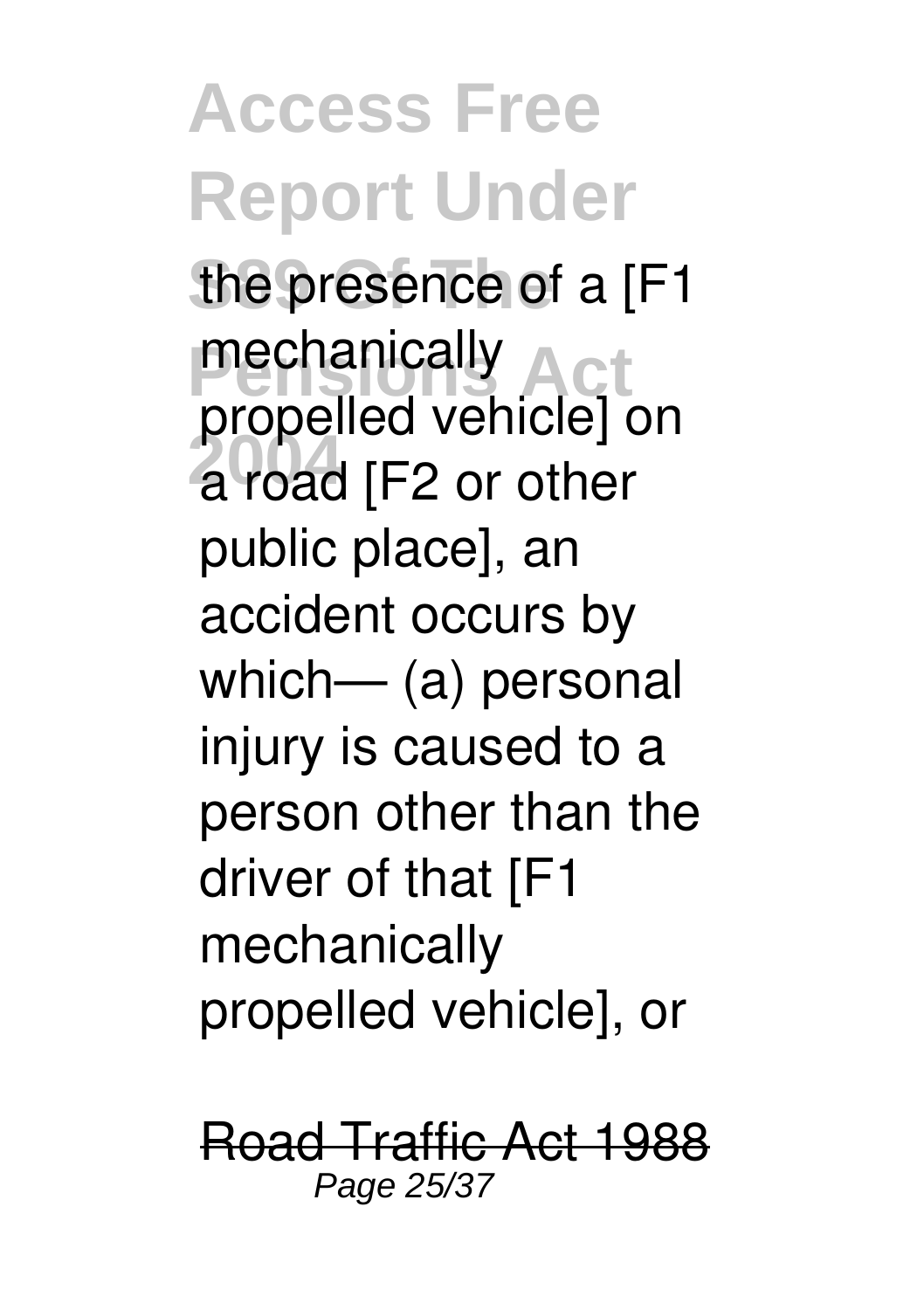**Access Free Report Under SLegislation.gov.uk 1** The Pensions ct **2004** under s89 of the Regulator, Report Pensions Act 2004, November 2014. Members of the scheme have received benefits better than the PPF for more than four years longer than they might otherwise have done, which is Page 26/37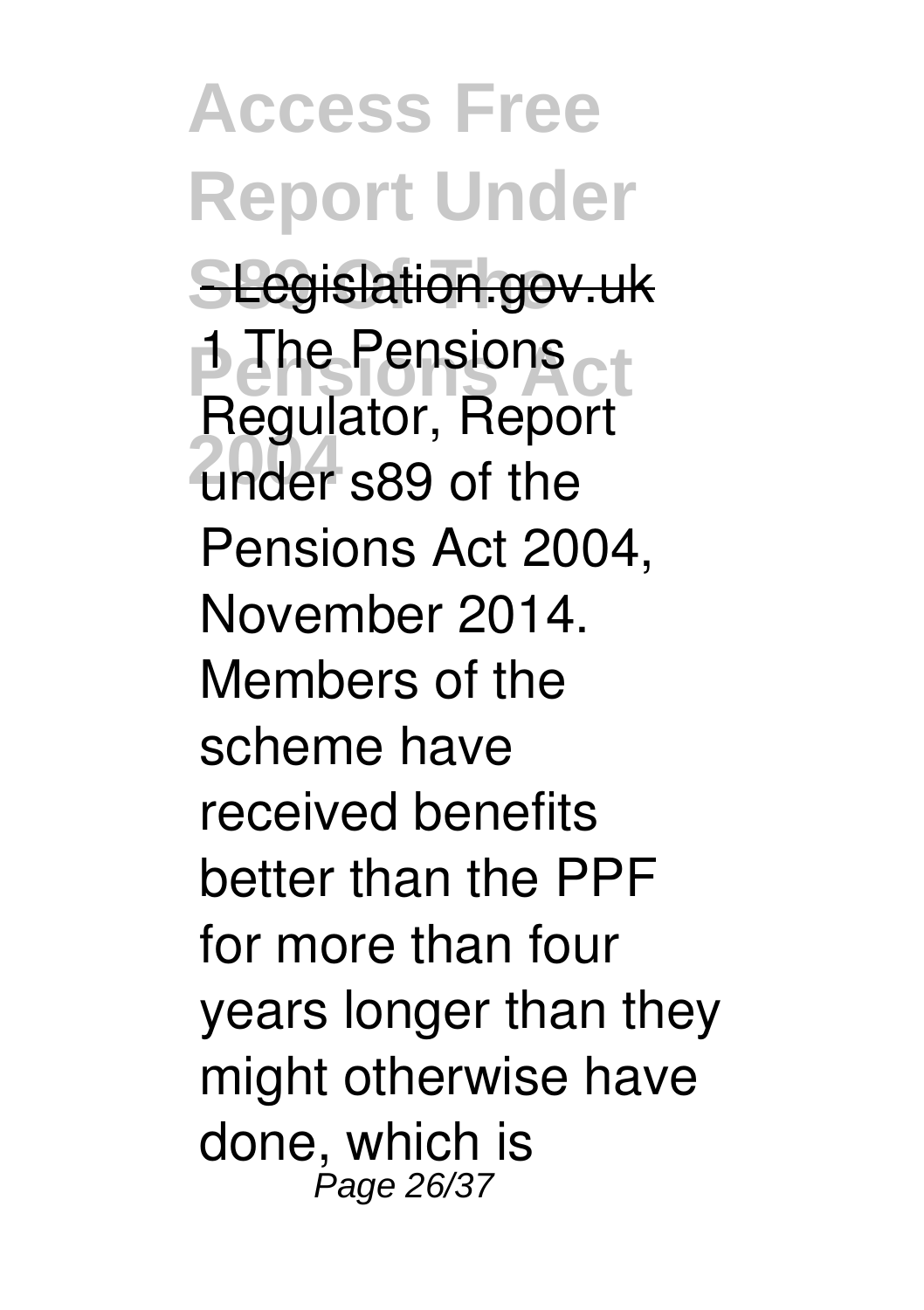**Access Free Report Under** welcome. ... he **Pensions 2006** monitoring of the regular, scheduled performance of the ... The report, issued under section 89 of the Pensions Act 2004, concerns Dunelm Soft Furnishings Ltd, which failed to complete its autoenrolment registration Page 27/37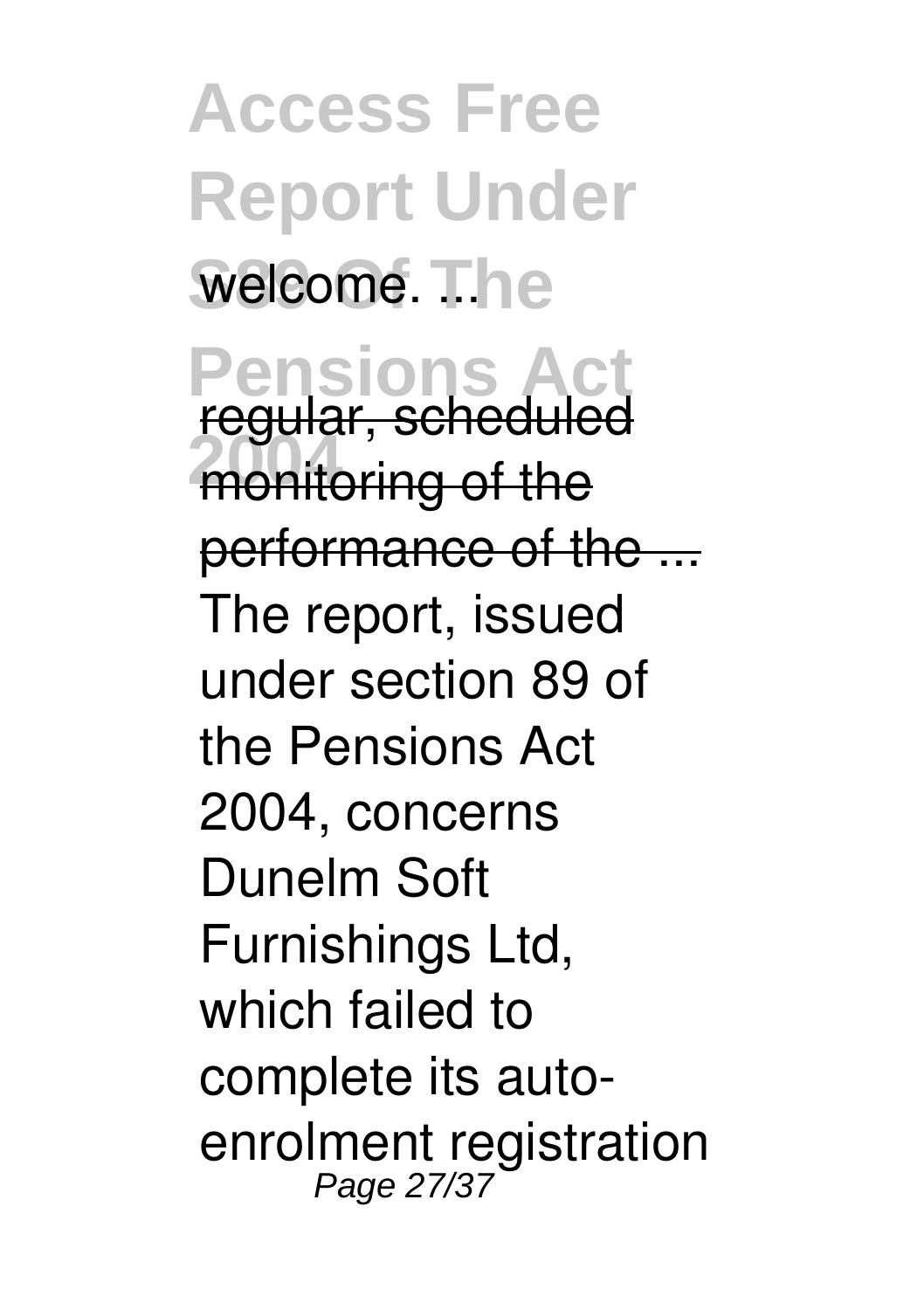**Access Free Report Under** with the Regulator by the relevant deadline. **2006**<br>**2005**<br>**2006**<br>**2006**<br>**2006**<br>**2006**<br>**2006**<br>**2006**<br>**2006** The Regulator compliance notice under section 35 of the Pension Act 2008 requiring Dunelm to complete registration.

Dunelm: section 89 report highlights autoenrolment .... 'children and family Page 28/37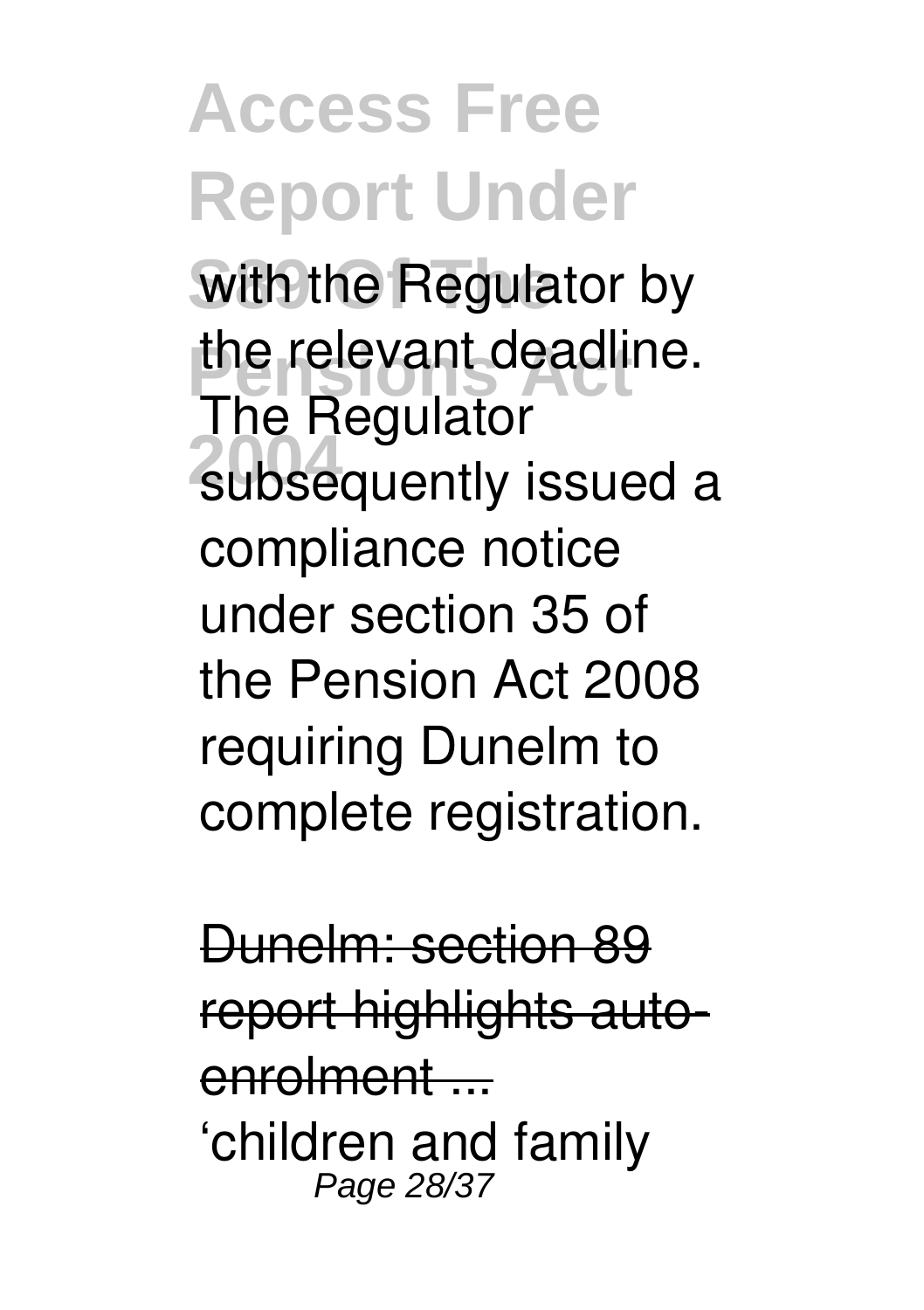**Access Free Report Under** reporter' means an **Perfect** of the Service **2004** proceedings officer or a Welsh family who has been asked to prepare a welfare report under section 7 (1) (a) of the 1989 14 Act or...

PART 2-APPLICATION AND INTERPRETATION OF THE RULES Page 29/37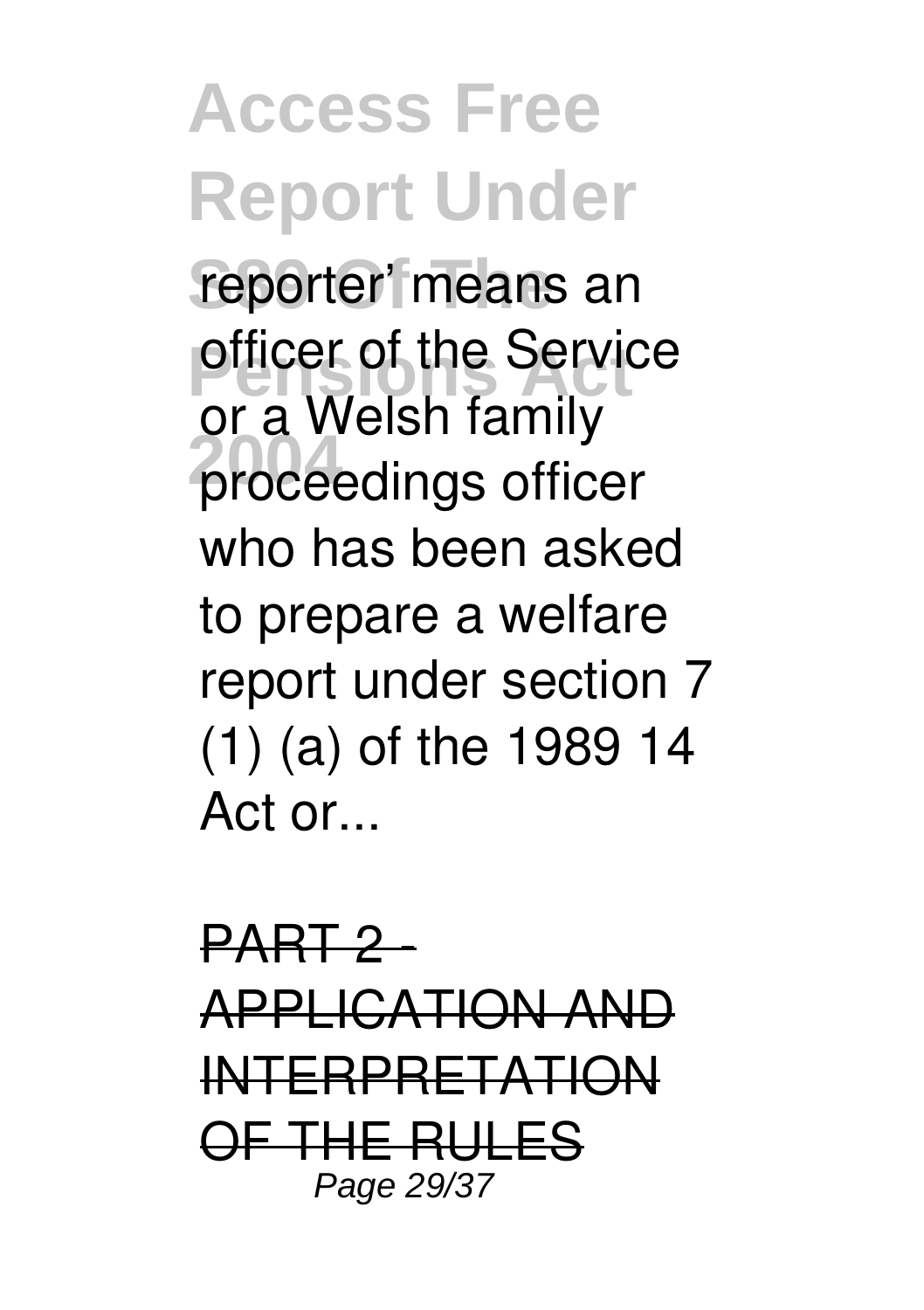**Access Free Report Under** the coroner must report the matter to a **2004** coroner believes may person who the have power to take such action. (2) A person to whom a senior coroner makes a report under this paragraph must give the...

Coroners and Justice Act 2009 Page 30/37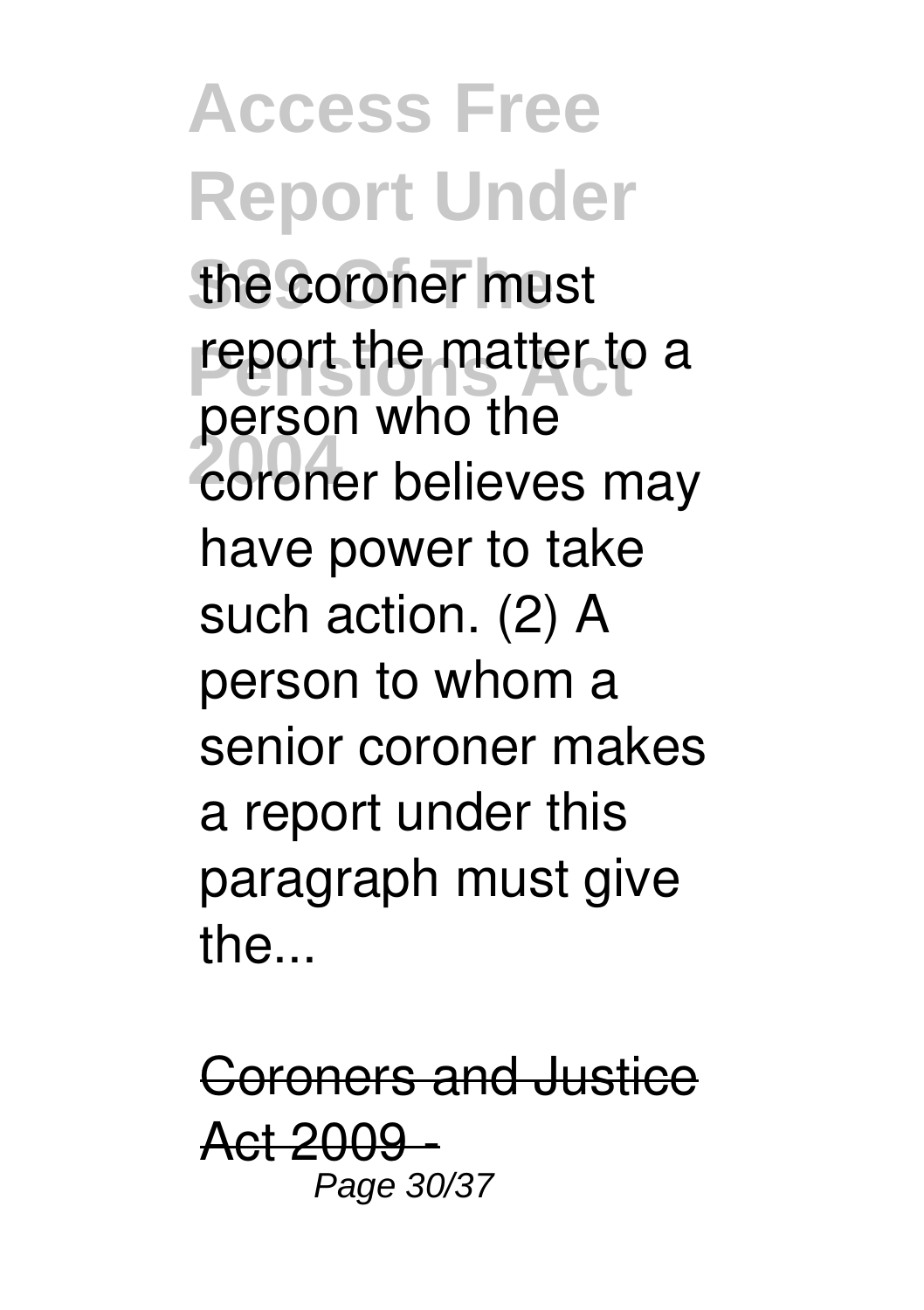**Access Free Report Under S89 Of The** Legislation.gov.uk **Insolvency**<br> **Proprietions 2004** acting as liquidators, practitioners, when or supervisors of voluntary arrangements have specific legal obligations under sections 7A, 262B and 218(3) & (4) of the Insolvency Act 1986 to report criminal offences as Page 31/37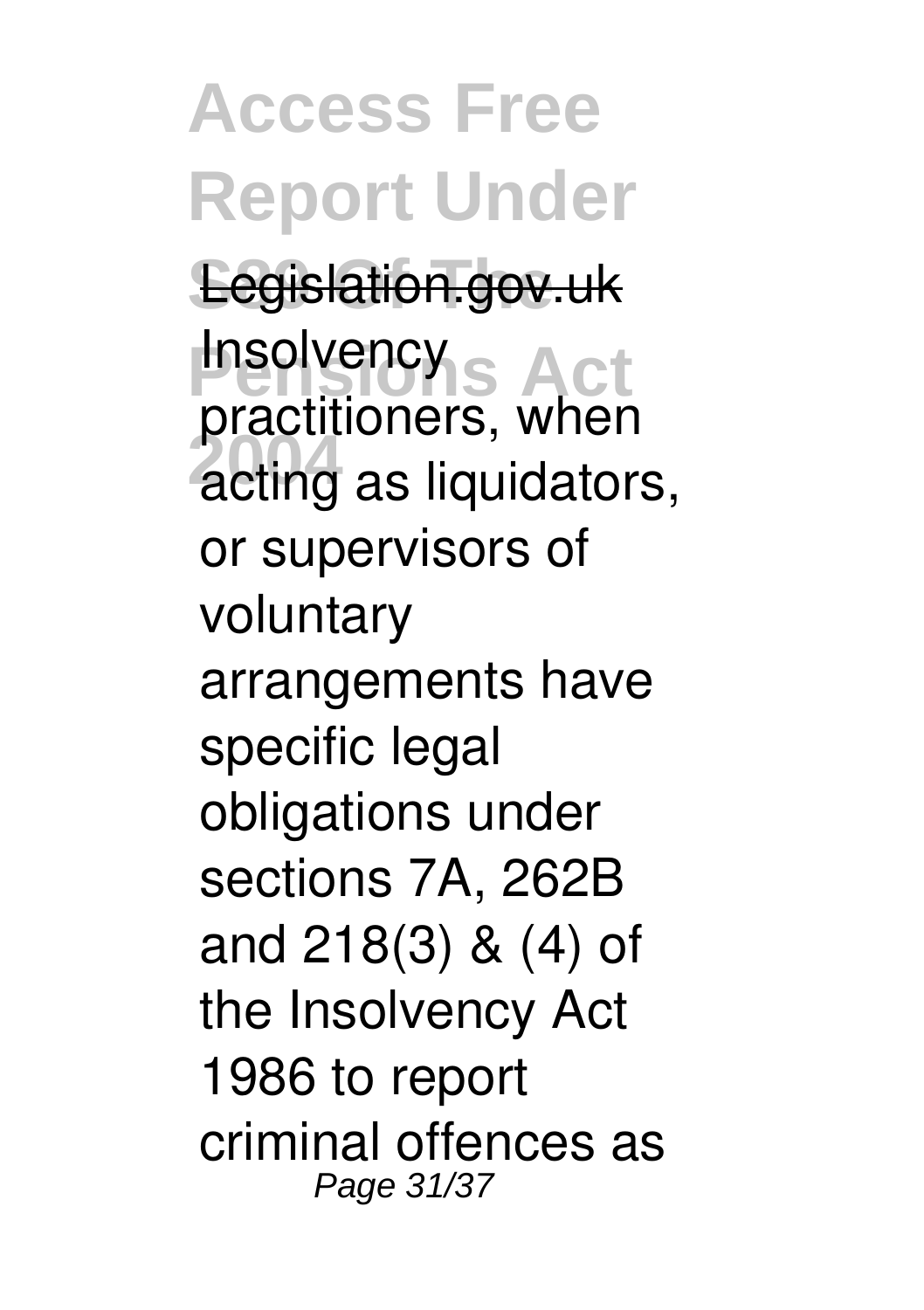**Access Free Report Under** detailed under 'legislation' listed<br>belauseed a nublie **2004** interest duty both as a below and a public responsible insolvency practitioner and as a professional to report such offences.

Dear insolvency practitioner: Chapter 20: Offences and ... In a five-page Page 32/37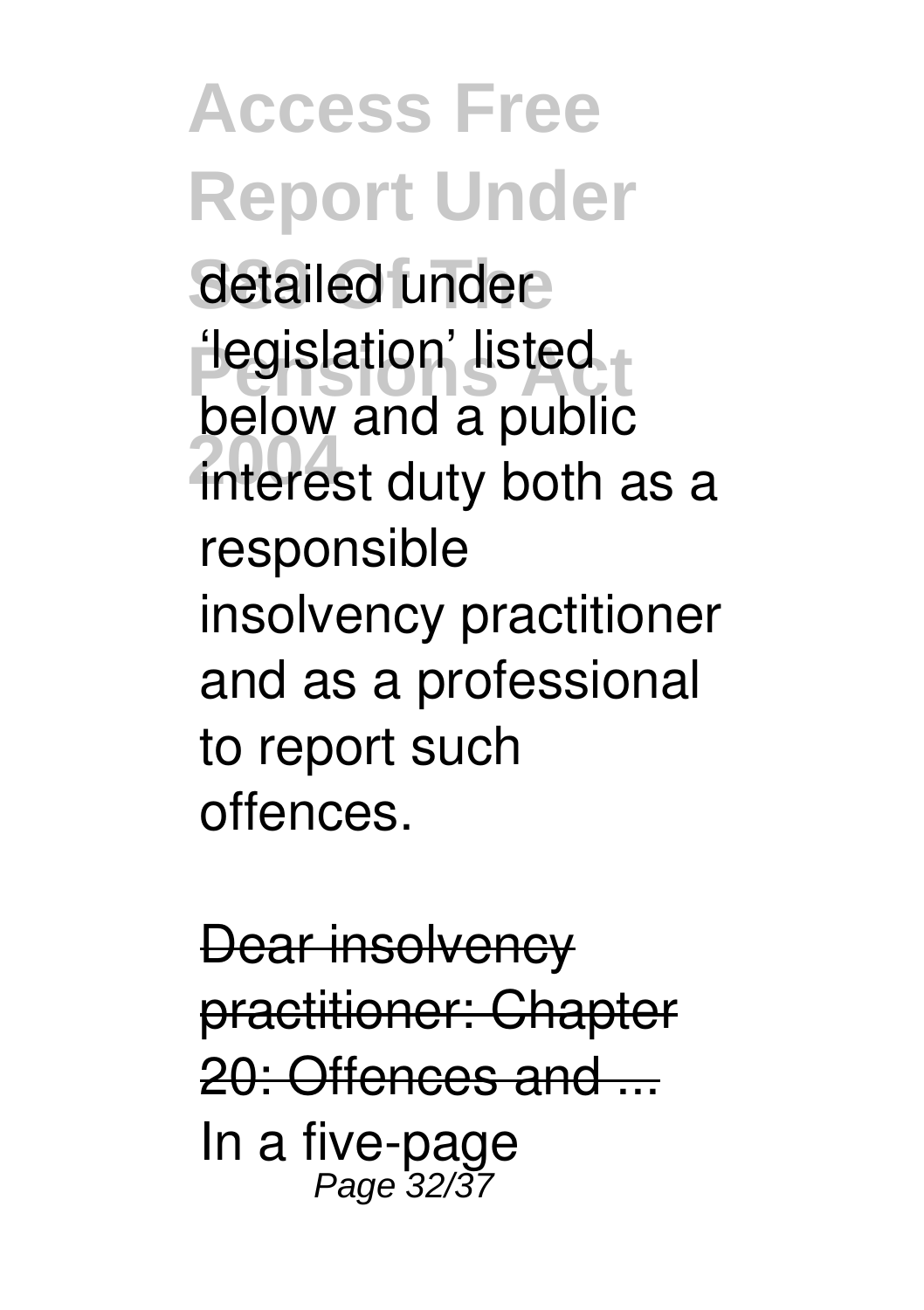**Access Free Report Under** document, Report **Pensions Act** under s89 of the **2004** the regulator said it Pensions Act 2004, had taken legal action to stop the use of several schemes it judged were "established with the main purpose...

Regulator gets tough on pensions scam FTAdviser.com Page 33/37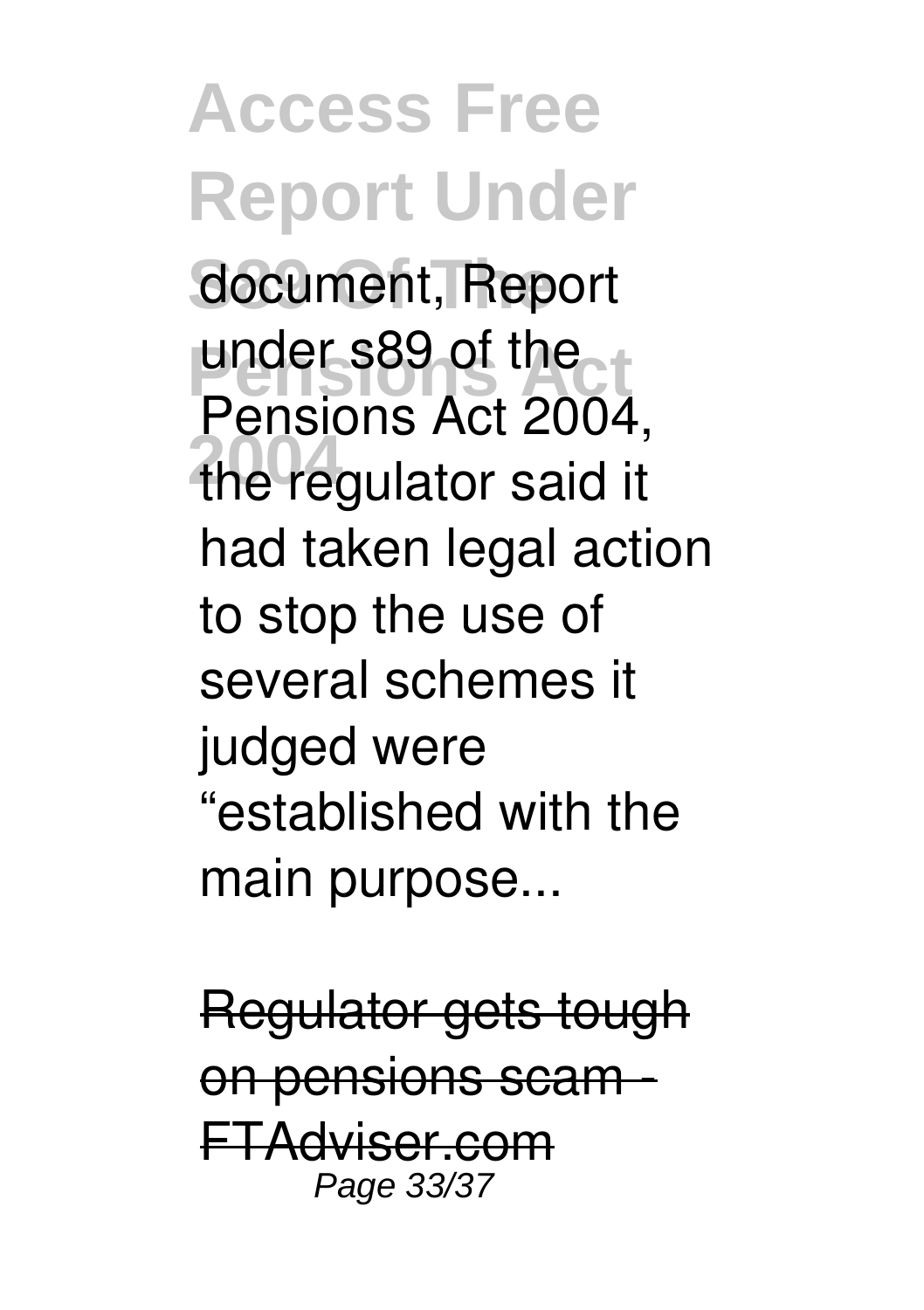**Access Free Report Under S89 Of The** TPR publishes s89 report on Nortel case **2004** Regulator (TPR) has The Pensions published a section 89 report on the use of its anti-avoidance powers in seeking financial support for the Nortel Networks UK Pension Plan.

TPR publishes s89 report on Nortel case Page 34/37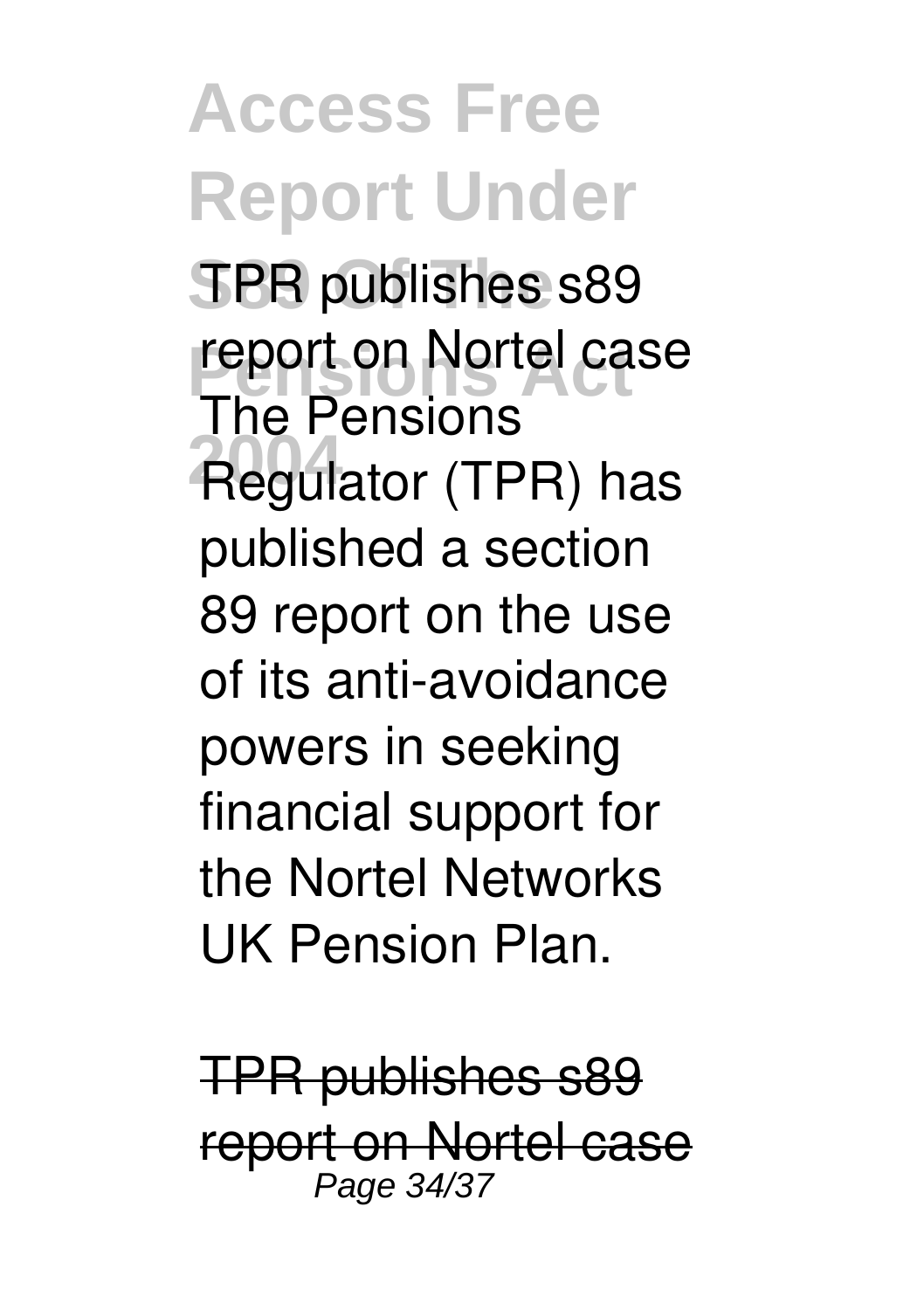**Access Free Report Under Introduction: A brief report and description 2004** German S-boat – of the wreck of a better known to the Allies as an E-boat (a generic term for Enemy Boats) – that was lost on the coast of North Cornwall in October 1946. The Wreck of S89: The remains of S89 are in position 50? 45.6'N Page 35/37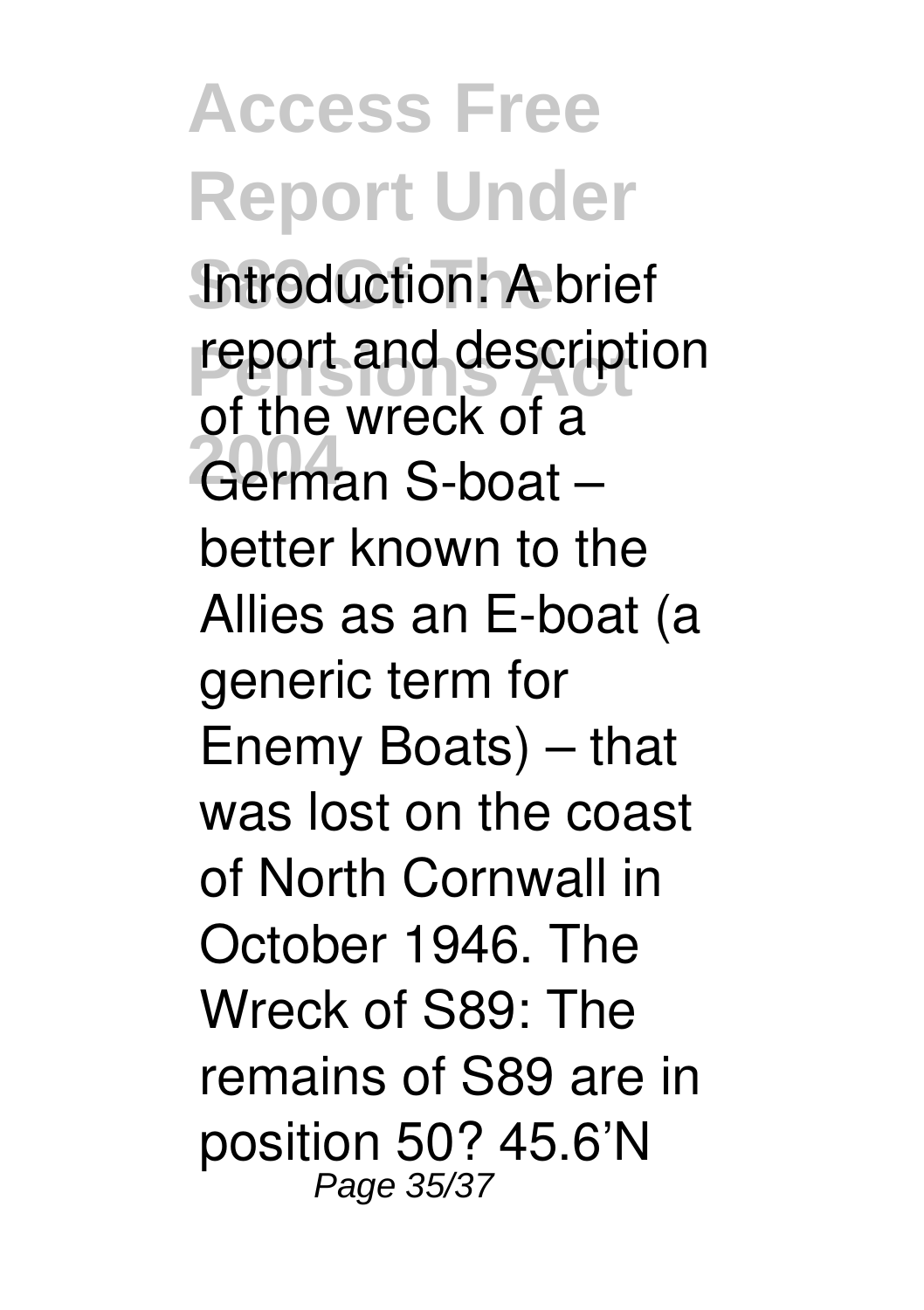**Access Free Report Under S89 Of The** 004? 38.3'W (OS **Pensions 2004** E-Boat - s-boot.net S89: The Crackington Report on investigations under fi nancial regulators complaints scheme 20 Independent **Complaints** Commissioner: reporting duty Business impact target 21 Duty on<br>Page 36/37